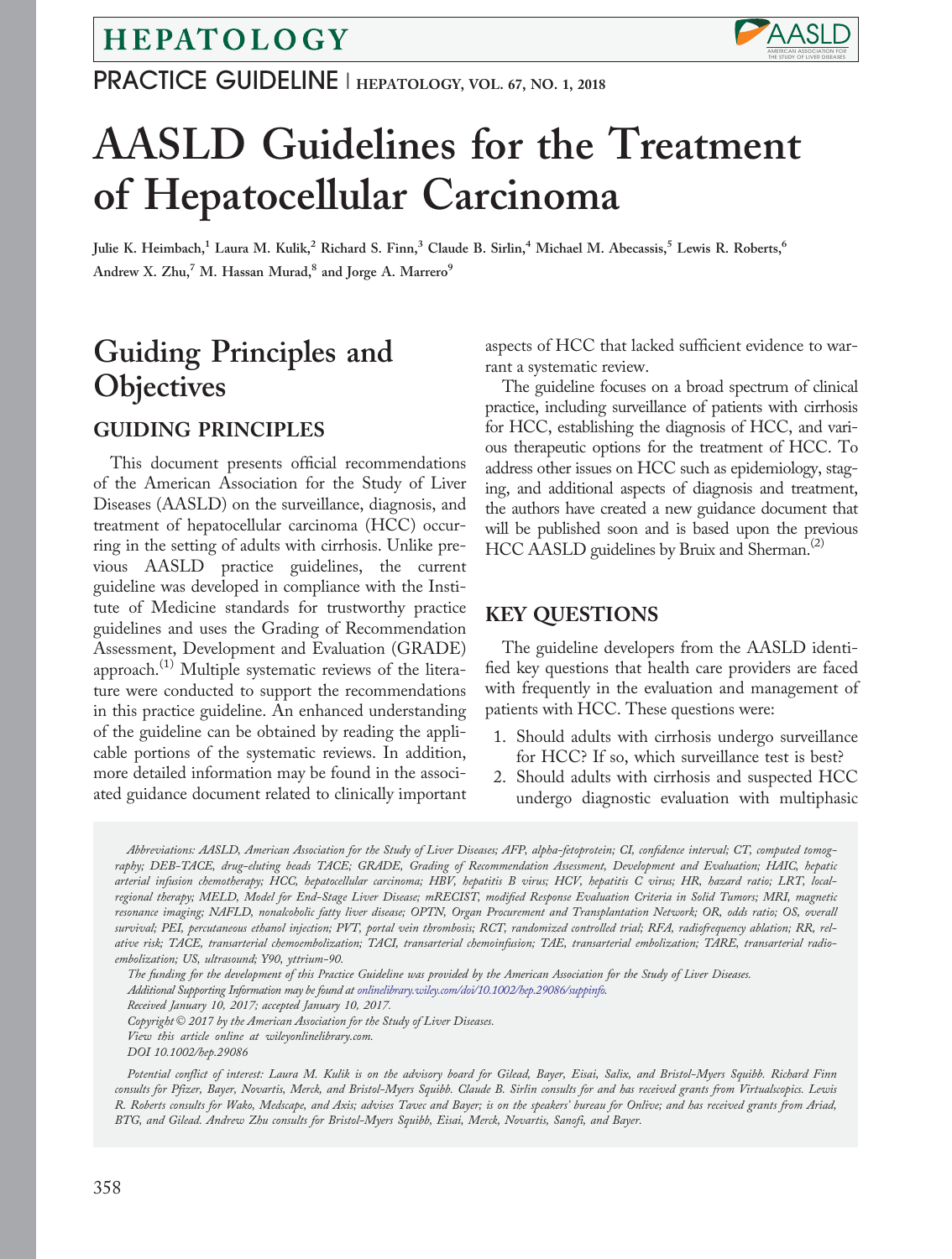computed tomography (CT) or multiphasic magnetic resonance imaging (MRI)?

- 3. Should adults with cirrhosis and an indeterminate hepatic nodule undergo a biopsy, repeated imaging, or alternative imaging for the diagnostic evaluation?
- 4. Should adults with Child-Pugh class A cirrhosis and early-stage HCC (T1 or T2) be treated with resection or local-regional (LRT) therapy?
- 5. Should adults with cirrhosis and HCC that has been resected or ablated successfully undergo adjuvant therapy?
- 6. Should adults with cirrhosis awaiting liver transplantation and HCC (T1) be treated or undergo observation?
- 7. Should adults with cirrhosis and HCC (Organ Procurement and Transplantation Network [OPTN] T2) awaiting liver transplantation undergo transplantation alone or transplantation with bridging therapy while waiting?
- 8. Should adults with cirrhosis awaiting liver transplantation and HCC beyond Milan criteria (T3) undergo transplantation after being down-staged to within Milan criteria?
- 9. Should adults with cirrhosis and HCC (T2 or T3, no vascular involvement) who are not candidates for resection or transplantation be treated with transarterial chemoembolization, transarterial radioembolization, or external radiation?
- 10. Should adults with Child-Pugh class A/B cirrhosis and advanced HCC with macrovascular invasion and/or metastatic disease be treated with systemic or locoregional therapies or no therapy?

# TARGET AUDIENCE

This guideline is intended primarily for health care providers who care for patients with cirrhosis. Additionally, the guideline may inform policy decisions regarding patients with HCC.

# Background

## BURDEN OF DISEASE

According to the World Health Organization, HCC is the fifth most common tumor worldwide and the second most common cause of cancer-related death [\(http://globocan.iarc.fr/old/FactSheets/cancers/liver-new.](http://globocan.iarc.fr/old/FactSheets/cancers/liver-new.asp) [asp\)](http://globocan.iarc.fr/old/FactSheets/cancers/liver-new.asp). Male-to-female predominance is greater than 2:1 with liver cancer, and approximately 83% of the estimated 782,000 new HCC cases in 2012 occurred in less developed regions of the world, with East and South Asia plus sub-Saharan Africa being the regions of highest incidence, Southern Europe and North America being the regions of intermediate incidence, and Northern Europe and South Central Asia being the regions of lowest incidence.<sup>(3)</sup>

The incidence of HCC has been rising rapidly in the United States over the last 20 years.<sup>(4)</sup> According to estimates from the Surveillance Epidemiology End Results (SEER) program of the National Cancer Institute, the United States will have witnessed an estimated 39,230 cases of HCC and 27,170 HCC deaths in 2016 ([https://](https://seer.cancer.gov) [seer.cancer.gov](https://seer.cancer.gov)). In addition, a recent study using the SEER registry projects that the incidence of HCC will continue to rise until 2030,<sup> $(5)$ </sup> with the highest increase in Hispanics, followed by African Americans and then Caucasians, with a decrease noted among Asian Americans.

#### ARTICLE INFORMATION:

From the <sup>1</sup>Division of Transplant Surgery, William J. von Liebig Transplant Center, Mayo Clinic, Rochester, MN; <sup>2</sup>Department of Medicine, Division of Gastroenterology and Hepatology, Northwestern University, Chicago, IL; <sup>3</sup>Department of Medicine, Division of Hematology and Oncology, David Geffen School of Medicine at the University of California, Los Angeles, Santa Monica Geffen School of Medicine at UCLA, Los Angeles, California; <sup>4</sup>Liver Imaging Group, Department of Radiology, University of California, San Diego;<br><sup>5</sup>Northwestern University Feinberg School of Medicine, Chicago, U., <sup>6</sup>Division of Gestroent Northwestern University Feinberg School of Medicine, Chicago, IL; <sup>6</sup>Division of Gastroenterology and Hepatology, Mayo Clinic, Rochester, MN; <sup>7</sup>Massachusetts General Hospital Cancer Center, Harvard Medical School, Boston, MA; <sup>8</sup>Mayo Clinic Evidence-based Practice Center, Mayo Clinic, Rochester, MN; <sup>9</sup>Digestive and Liver Diseases Division, Department of Internal Medicine, UT Southwestern Medical Center, Dallas, TX.

#### ADDRESS CORRESPONDENCE AND REPRINT REQUESTS TO:

Julie K. Heimbach, M.D. Mayo Clinic William J. von Liebig Transplant Center Charlton 10

200 First Street SW Rochester, MN 55905-0001 E-mail: heimbach.julie@mayo.edu Tel.: 507-266-6640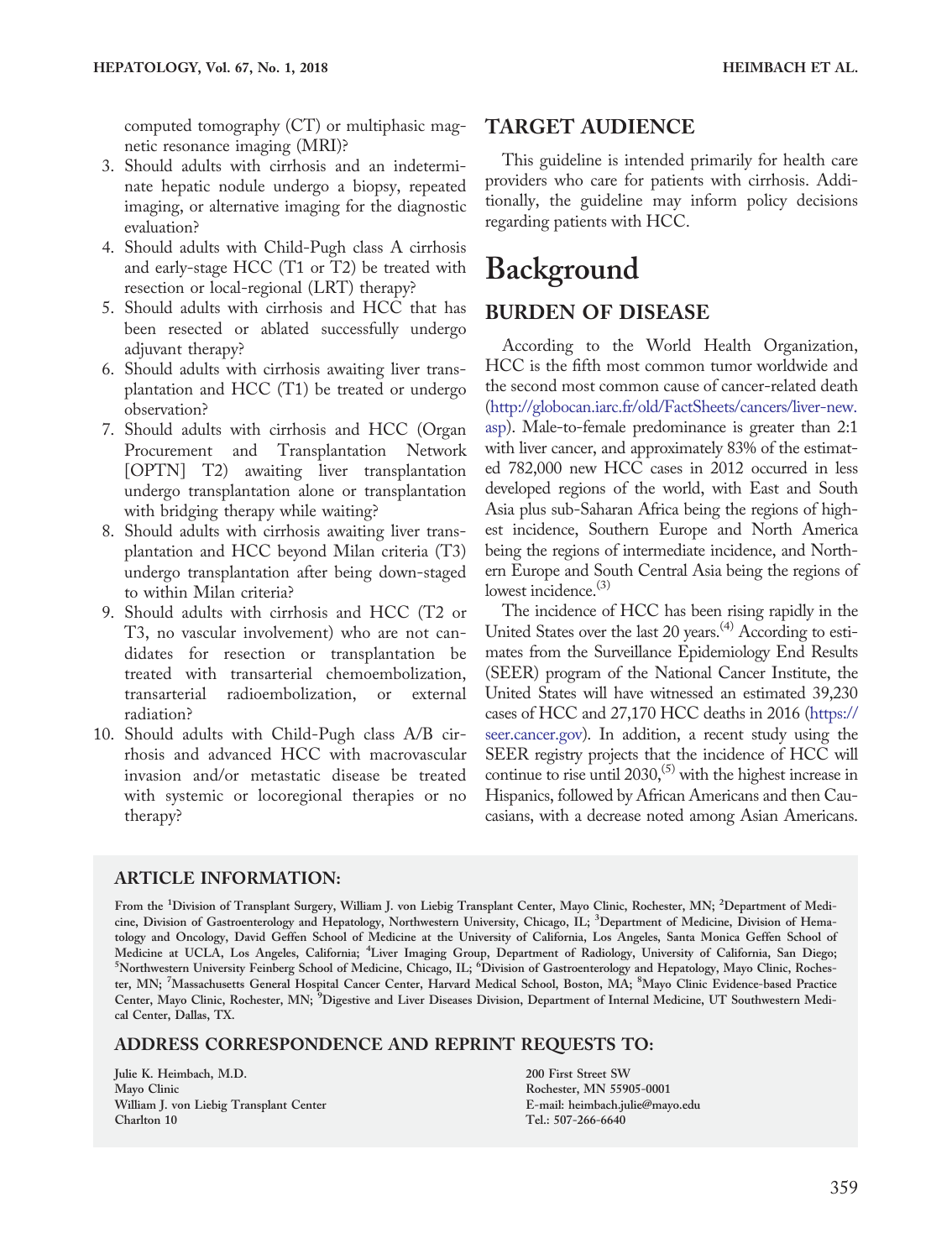| 1. Rating the quality of evidence |                                       |                  |                                                             |
|-----------------------------------|---------------------------------------|------------------|-------------------------------------------------------------|
| Study design                      | Initial rating of quality of evidence | Rate down when:  | Rate up when:                                               |
| <b>RCT</b>                        | High                                  | Risk of bias     | Large effect (e.g., $RR = 0.5$ )                            |
|                                   | Moderate                              | Inconsistency    | Very large effect (e.g., $RR = 0.2$ )                       |
|                                   |                                       | Imprecision      | Dose response gradient                                      |
| Observational                     | Low                                   | Indirectness     | All plausible confounding<br>would increase the association |
|                                   | Very low                              | Publication bias |                                                             |
|                                   |                                       |                  |                                                             |

#### TABLE 1. The GRADE Approach

#### 2. Determinants of the strength of a recommendation

Quality of evidence Balance of benefit and harms Patient values and preferences Resources and costs

#### 3. Implication of the strength of a recommendation

Strong

Population: Most people in this situation would want the recommended course of action and only a small proportion would not. Health care workers: Most people should receive the recommended course of action. Policy makers: The recommendation can be adapted as policy in most situations. **Conditional** 

Population: The majority of people in this situation would want the recommended course of action, but many would not. Health care workers: Be prepared to help patients make a decision that is consistent with their values using decision aids and shared decision

making.

Policy makers: There is a need for substantial debate and involvement of stakeholders.

For patients, a strong recommendation implies that most patients in this situation would want the recommended course of action and only a small proportion would not. For clinicians, this would imply that patients should receive the recommended course of action, with consistent benefits and few side effects. For policy makers, the recommendation could be adopted as a policy in most situations and potentially could be used as a quality measure. For strong recommendations, the recommendation is prefaced by "The AASLD recommends..." In contrast, a conditional recommendation (also sometimes termed a "weak" recommendation) for patients would imply that the majority of patients in this situation would want the recommended course of action, but many would not. For clinicians making a conditional recommendation, the balance of benefits, harms, and burdens is uncertain; and they should be prepared to help patients make a decision that is consistent with their own values using a shared decision-making approach. For policy makers, this recommendation type could imply a need for substantial debate and involvement of all stakeholders and is likely insufficient to be used as a quality measure. For conditional recommendations, the recommendation is prefaced by "The AASLD suggests..."

The increase in incidence of HCC in the United States is attributed primarily to the hepatitis C virus (HCV) epidemic, prompting Petrick et al. $^{(4)}$  to suggest that preventive efforts should target the birth cohort with the highest prevalence of HCV infection (1945-1965). Recent data have also shown that metabolic disorders—defined as nonalcoholic fatty liver disease (NAFLD) and the metabolic syndrome—contribute numerically more to the burden of HCC than any other risk factor including HCV infection, $^{(6)}$  which is due primarily to the high prevalence of NAFLD in the population overall.

# HIGH-RISK GROUP

The presence of cirrhosis represents a key risk factor for the development of HCC. The prevalence of cirrhosis among patients with HCC has been estimated to be  $85\%$ -95%,<sup> $(7,8)$ </sup> and the HCC incidence rate among patients with cirrhosis has been shown to be  $2\%$ -4% per year.<sup>(9)</sup> Therefore, patients with cirrhosis constitute a high-risk group for efforts at prevention and early detection. The fact that patients with HCC have underlying liver disease impacts the management and therapeutic options substantially.

The key questions posed above reflect common scenarios in this patient population and provide the framework for this practice guideline. We used the Child-Pugh classification to define the underlying degree of liver dysfunction instead of the Model for End-Stage Liver Disease (MELD) classification, mainly because it is more commonly used in this context.

# Methods of Guideline Development

An experienced methodologist moderated and facilitated the process of selecting the aforementioned key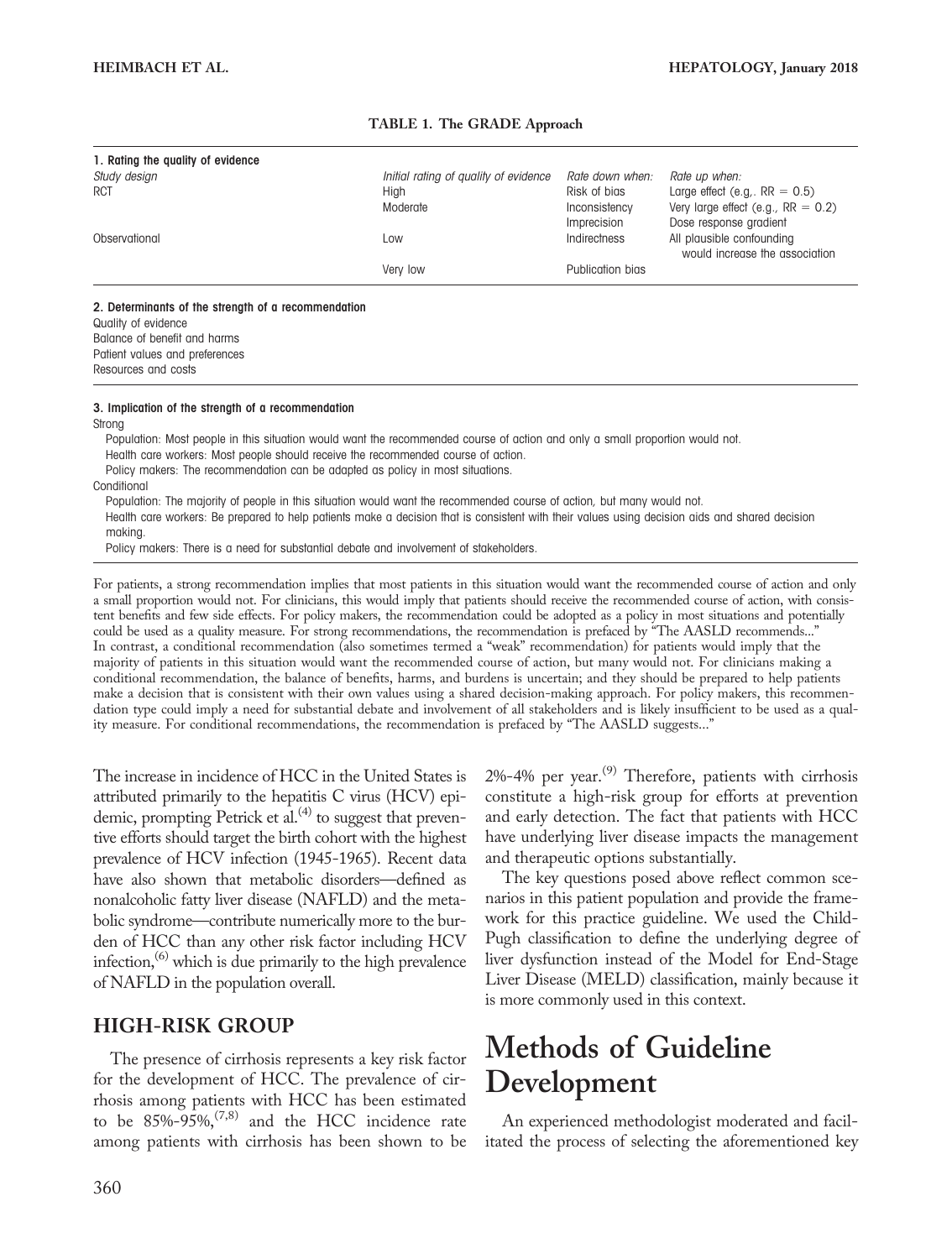| Question       | Population                                                                                                                         | Intervention                                 | Comparison                                               | Outcome                                         |
|----------------|------------------------------------------------------------------------------------------------------------------------------------|----------------------------------------------|----------------------------------------------------------|-------------------------------------------------|
|                | Adults with cirrhosis                                                                                                              | Surveillance for HCC                         | No surveillance                                          | Survival                                        |
| $\overline{2}$ | Adults with cirrhosis and suspected<br><b>HCC</b>                                                                                  | Diagnostic evaluation<br>with multiphasic CT | Diagnostic evaluation<br>with multiphasic MRI            | Sensitivity and specificity                     |
| 3              | Adults with cirrhosis and an indeter-<br>minate hepatic nodule                                                                     | <b>Biopsy</b>                                | Repeated or alternative imaging                          | Sensitivity and specificity                     |
| 4              | Adults with Child-Pugh class A cir-<br>rhosis and stage T1 or T2 HCC                                                               | Resection                                    | Local-regional therapy                                   | Survival, recurrence, morbidity                 |
| 5              | Adults with cirrhosis and HCC suc-<br>cessfully resected or ablated                                                                | Adjuvant therapy                             | No adjuvant therapy                                      | Survival                                        |
| 6              | Adults with cirrhosis awaiting liver<br>transplantation and T1 HCC                                                                 | Local-regional therapy                       | Observation                                              | Survival, progression to<br>T3/waitlist dropout |
| 7              | Adults with cirrhosis awaiting liver<br>transplantation and T2 HCC                                                                 | Bridging therapy                             | Observation                                              | Survival, progression to<br>T3/waitlist dropout |
| 8              | Adults with cirrhosis awaiting liver<br>transplantation and T3 HCC                                                                 | Down-staging and<br>transplant               | No transplant                                            | Posttransplant survival,<br>recurrence          |
| 9              | Adults with cirrhosis and HCC (T2 or<br>T3, no vascular involvement) who<br>are not candidates for resection or<br>transplantation | Transarterial<br>chemoembolization           | Transarterial radioembolization<br>or external radiation | Survival                                        |
| 10             | Adults with Child-Pugh class A/B cir-<br>rhosis and advanced HCC with<br>macrovascular invasion and/or<br>metastatic disease       | Systemic therapy                             | Local-regional therapy<br>or no therapy                  | Survival                                        |

#### TABLE 2. Clinical Questions Evaluated

questions. A group of AASLD content experts worked collaboratively with an independent research group specializing in conducting systematic reviews to synthesize the available evidence. The research group provided curated evidence summaries following the GRADE approach (Table 1).<sup>(1)</sup> In this approach, the quality of evidence in each systematic review is rated as high, moderate, low, or very low based on the domains of precision, directness, consistency, and risk of bias. Following a comprehensive analysis of each systematic review, the guideline writing group based its recommendations on the quality of the evidence, balance of benefits and harms, patients' values and preferences, and other clinical considerations. Based on this assessment, the guideline writing group generated AASLD recommendations that are graded as either strong (apply to most patients with minimal variation) or conditional (apply to a majority of patients). The strength of recommendation is not only determined by the quality of evidence. Other factors—including the balance of benefits and harms, patients' values and preferences, and feasibility of the recommended action—all play a role in determining the strength of recommendations. Technical remarks are added to

recommendations to help reconcile the level of the recommendation with the quality of the evidence and to facilitate implementation. Evidence profiles for the corresponding systematic review for each of the key questions are presented in the Appendix. For the key questions with sparse, indirect evidence, relevant studies are summarized after each recommendation.

# 1. SHOULD ADULTS WITH CIRRHOSIS UNDERGO SURVEILLANCE FOR HCC, AND IF SO, WHICH SURVEILLANCE TEST IS BEST?

#### Recommendations

1A. The AASLD recommends surveillance of adults with cirrhosis because it improves overall survival.

Quality/Certainty of Evidence: Moderate Strength of Recommendation: Strong

1B. The AASLD suggests surveillance using ultrasound (US), with or without alpha-fetoprotein (AFP), every 6 months.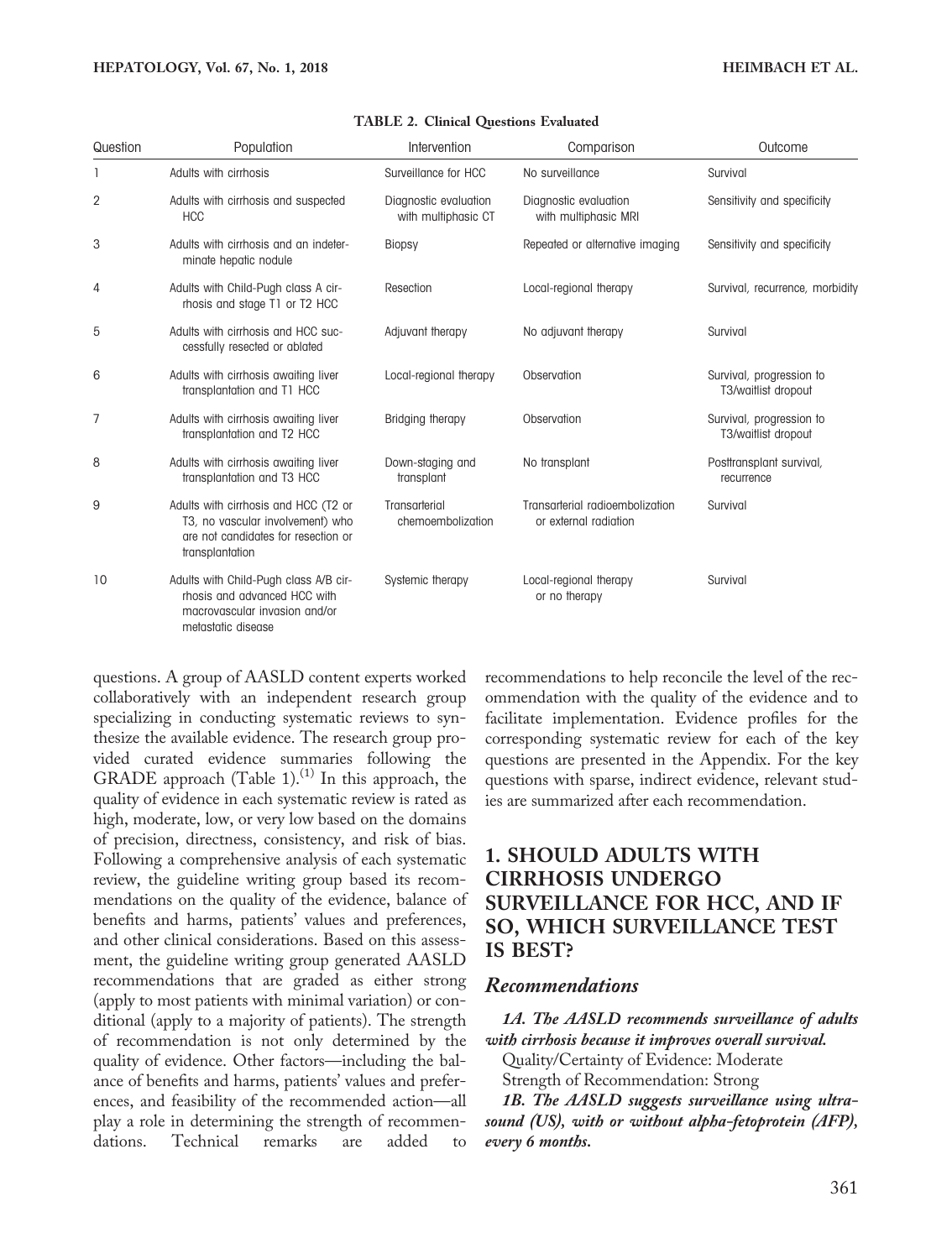Quality/Certainty of Evidence: Low Strength of Recommendation: Conditional

1C. The AASLD suggests not performing surveillance of patients with Child-Pugh class C cirrhosis unless they are on the transplant waiting list, given the low anticipated survival for these patients.

Quality/Certainty of the Evidence: Low Strength of Recommendation: Conditional

# Technical Remarks

- 1. It is not possible to determine which type of surveillance test—US alone or the combination of US plus AFP—leads to a greater improvement in survival.
- 2. The optimal interval of surveillance ranges from 4 to 8 months.
- 3. Modification in surveillance strategy based on etiology of liver diseases or risk stratification models cannot be recommended at this time.

# BACKGROUND

The goal of surveillance and screening is to reduce mortality.<sup>(10)</sup> HCC meets the criteria for the development of a surveillance  $program<sup>(11)</sup>$  given that patients with cirrhosis are a high-risk group<sup>( $\overline{7}$ </sup>) and can be readily identified. The previous AASLD guidelines on  $HCC^{(2)}$  summarize the populations at the highest risk to have chronic viral hepatitis B and cirrhosis due to HCV. A randomized surveillance study performed in another high-risk group, hepatitis B virus (HBV) carriers, showed a 37% reduction in mortality for those who underwent surveillance.<sup>(12)</sup> However, there are no randomized trials in Western populations with cirrhosis secondary to chronic HCV or fatty liver disease, and thus there is some controversy surrounding whether surveillance truly leads to a reduction in mortality in this population of patients with cirrhosis. Another source of controversy is which surveillance tests should be used. Although it is well established that US should be part of surveillance, it is unknown whether the addition of biomarkers such as AFP allows for improved survival. The previous AASLD guidelines recommend US as the primary modality.<sup>(2)</sup> Because of these uncertainties, the aim of this question was to determine whether current data are in support of HCC surveillance in adults with cirrhosis, and if so, what type of surveillance is best.

# EVIDENCE AND RATIONALE

The evidence profile of surveillance for HCC is included in [Supporting Table 1,](http://onlinelibrary.wiley.com/doi/10.1002/hep.29086/suppinfo) which uses the data from a recent systematic review on surveillance.<sup>(13)</sup> There were no randomized controlled trials (RCTs) of surveillance in patients with cirrhosis. There were 38 observational cohort studies that evaluated surveillance in patients with cirrhosis, making the overall quality of the evidence moderate ([Supporting Table 1\)](http://onlinelibrary.wiley.com/doi/10.1002/hep.29086/suppinfo). The majority of the data was reported with 3-year survival. The pooled 3-year survival rate was 50.8% among the 4735 patients who underwent HCC surveillance, compared with only 27.9% among the 6115 patients without previous surveillance, with an odds ratio (OR) of 1.90 (95% confidence interval [CI], 1.67-2.17; P < 0.001). There were six studies that controlled for leadtime bias, and the improvement in survival persisted (3 year survival rates of 39.7% for surveillance versus 29.1% without surveillance;  $P < 0.001$ ). Of the 23 studies evaluated, 10 were considered high-quality studies in which the 3-year survival with surveillance was greater than no surveillance (45.6% versus 28.8%;  $P < 0.001$ .)

In addition to improved survival, surveillance also led to an increase in the detection of early-stage HCC, with an OR of 2.11 (95% CI, 1.88-2.33) compared with no surveillance. In terms of anticipated absolute effects, surveillance led to 163 per 1000 more patients detected at early stages compared with no surveillance. In addition, surveillance led to more curative treatments compared with no surveillance (61.8% versus 38.2%;  $P$  < 0.001). Thus, improvement in survival seen with surveillance appears to be due to higher early-stage detection and higher curative treatment rates.

The surveillance tests used most commonly were US and AFP. Of the studies identified, only four used US alone, whereas the rest relied on US and AFP at 6 month intervals. The use of US plus AFP improves detection of early-stage HCC compared with no surveillance, with an OR of 2.16 (95% CI, 1.80-2.60), whereas US alone had an OR of 2.04 (95% CI, 1.55-2.68). Both US alone and US plus AFP led to similar rates of curative treatment (OR, 2.23 for US [95% CI, 1.83-2.71] and 2.19 for US plus AFP [95% CI, 1.89-2.53]). There were no studies that directly compared US alone versus US plus AFP to determine which was superior in terms of early-stage detection or curative therapy.

The studies were also evaluated to determine whether US alone or US plus AFP improved survival. US plus AFP had a pooled risk ratio of 1.86 (95% CI, 1.76-1.97) for improving survival, whereas US alone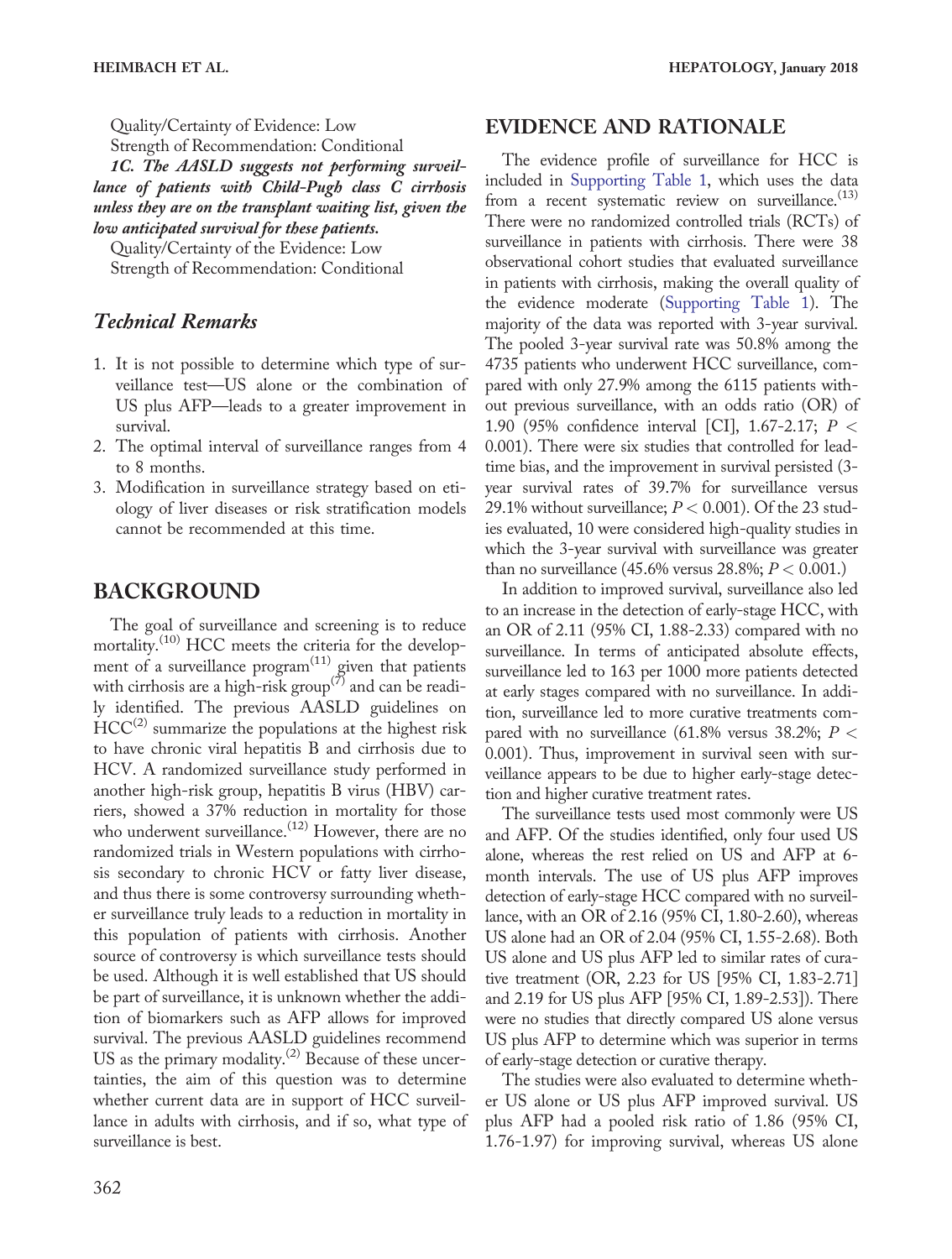had a slightly lower pooled risk ratio of 1.75 (95% CI, 1.56-1.98) for improving survival. There was no statistical difference between the two strategies. However, there are serious issues when comparing these surveillance tests for their impact on survival, which include: (1) no description of the trigger to perform a diagnostic test, (2) some studies appear to evaluate AFP or US rather than the combination, (3) no mention of the performance characteristics of these tests, and (4) most importantly, the studies were not powered to determine an improvement in survival.

#### FUTURE RESEARCH

Given the current burden of HCC and the projected continued increase in incidence of this tumor, better studies including appropriate study design comparing US with US plus AFP as surveillance strategies are needed. Such studies should evaluate the characteristics of US, including its operator dependency and reliability as a surveillance test in specific patient populations. In addition, it would be important to determine whether other serum biomarkers in addition to AFP complement US, such as des-gamma carboxy prothrombin, AFP L3, and other novel serum tests. $(14)$ 

# 2. SHOULD ADULTS WITH CIRRHOSIS AND SUSPECTED HCC UNDERGO DIAGNOSTIC EVALUATION WITH MULTIPHASIC CT OR MULTIPHASIC MRI?

#### Recommendation

2. The AASLD recommends diagnostic evaluation for HCC with either multiphasic CT or multiphasic MRI because of similar diagnostic performance characteristics.

Quality/Certainty of Evidence: Low for CT versus MRI

Strength of Recommendation: Strong

### Technical Remarks

1. The selection of the optimal modality and contrast agent for a particular patient depends on multiple factors beyond diagnostic accuracy. These include modality availability, scan time, throughput, scheduling backlog, institutional technical capability, examination costs and charges,

radiologist expertise, patient preference, and safety considerations.

2. All studies were performed at academic centers. Because of the greater technical complexity of multiphasic MRI compared with multiphasic CT, generalizability to practices without liver MRI expertise is not yet established.

#### BACKGROUND

In patients with cirrhosis and suspected HCC, diagnostic imaging is used to noninvasively verify the presence of HCC (diagnosis) and determine its extent (radiological staging). The goals are to measure tumor burden, guide management, and help prioritize patients for possible liver transplantation. Unlike most other malignancies, the diagnosis of HCC can be established noninvasively, and treatment may be initiated based on imaging alone, without confirmatory biopsy. The rationale is that in patients with cirrhosis, the pretest probability of HCC is sufficiently high, and the pretest probability of lesions that may mimic HCC at imaging is sufficiently low such that a lesion meeting HCC imaging criteria can be assumed reliably and confidently to be HCC. Although there is strong consensus that the imaging diagnosis of HCC requires multiphasic imaging, there is not agreement about which diagnostic imaging test to use. Commonly used methods in clinical practice include multiphasic CT with extracellular agents, multiphasic MRI with extracellular agents (gadolinium-based compounds that stay in the extracellular space and permit characterization of blood flow), and multiphasic MRI with gadoxetate disodium (a specific gadolinium-based compound that accumulates in hepatocytes and permits characterization of hepatocellular "function" in addition to blood flow).

#### EVIDENCE AND RATIONALE

The evidence profile of diagnostic accuracy for HCC is included in [Supporting Table 2](http://onlinelibrary.wiley.com/doi/10.1002/hep.29086/suppinfo), which uses the data from a de novo systematic review on imaging in HCC performed to address this question. There were no randomized comparative studies of CT versus MRI, no studies identified that compared multiphasic MRI with an extracellular agent versus multiphasic MRI with gadoxetate disodium, and no data on patient preference. There were 19 observational studies in patients with cirrhosis and suspected HCC that compared the per-lesion diagnostic accuracy of CT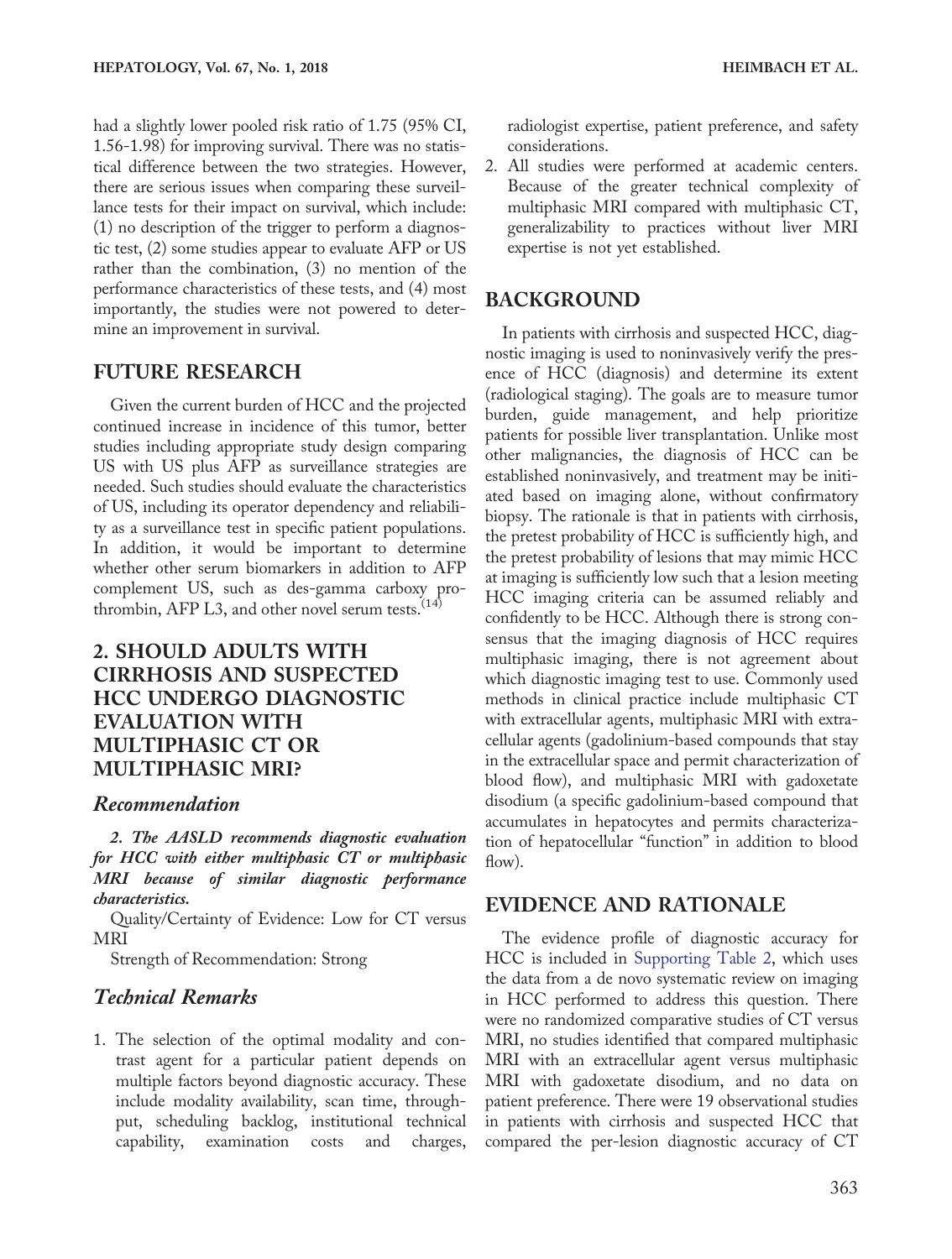and MRI, reporting true positive, false positive, false negative, and true negative values. An additional 14 studies reported only detection rate (sensitivity), but these are not further discussed, as sensitivity cannot be interpreted in the absence of data on specificity and/or positive predictive value. Quality of evidence was low and was downgraded because of the methodological limitations of the included studies, inconsistency across studies, and possible publication bias. The performance characteristics of these imaging modalities overall and for lesions of different sizes are reviewed below.

With regard to overall accuracy, eight studies compared multiphasic MRI using an extracellular agent versus multiphasic CT. MRI with an extracellular agent provided higher pooled sensitivity than CT (0.76 [95% CI, 0.72-0.81] versus 0.63 [95% CI, 0.57- 0.69];  $P < 0.001$ ) with similar specificity (0.78 [95% CI, 0.63-0.88] versus 0.82 [95% CI, 0.71-0.89];  $P =$ 0.62). Eight studies compared multiphasic MRI with gadoxetate disodium versus multiphasic CT. MRI with gadoxetate disodium provided higher pooled sensitivity than CT (0.87 [95% CI, 0.79-0.93] versus 0.73 [95% CI, 0.64-0.81];  $P < 0.02$ ) with similar specificity (0.94 [95% CI, 0.90-0.97] versus 0.96 [95% CI, 0.90-  $[0.98]$ ;  $P = 0.47$ ).

When looking specifically at lesions larger than 2 cm, three studies compared multiphasic MRI with an extracellular agent versus multiphasic CT and showed a similar pooled sensitivity, with a higher pooled specificity of 0.87 versus 0.7 ( $P = 0.02$ ). Examining accuracy in HCC between 1 and 2 cm, there were six studies that compared multiphasic MRI versus CT, and this also showed similar sensitivity and specificity. For HCC <1 cm, two studies compared multiphasic CT versus multiphasic MRI with an extracellular agent. The sensitivity of MRI for  $<$ 1 cm was significantly higher compared with CT (0.69 versus 0.49; P  $= 0.049$ ), whereas the specificity was, at a trend level, lower (0.46 versus 0.69;  $P = 0.08$ ).

Although multiphasic MRI may be marginally more sensitive than CT in a pooled analysis of comparative studies, the differences in pooled diagnostic performance are insufficient to recommend MRI over CT. Mitigating factors include the low quality of the evidence, concerns about generalizability to nonacademic settings, and recognition that multiple factors beyond diagnostic accuracy inform the selection of optimal imaging modalities in individual patients. Compared with multiphasic CT, multiphasic MRI has important advantages and disadvantages. Advantages include greater soft tissue contrast, more

comprehensive assessment of nodule and background liver tissue properties, and absence of ionizing radiation. Disadvantages include greater technical complexity, longer scan times, lower throughput, increased susceptibility to artifact, less consistent image quality (largely because of patient factors such as breath holding, difficulty holding still, or highvolume ascites), larger number of potential contraindications, higher charges, and—especially outside the United States—lower availability and longer scheduling backlogs. From a patient perspective, CT is faster, more spacious, and provokes less claustrophobia, but it exposes patients to radiation. Both modalities require IV access and contrast agents, the use of which may be problematic in patients with acute kidney injury or chronic renal failure.<sup>(15,16)</sup>

# FUTURE RESEARCH

Although not used widely in North America, multiphasic contrast-enhanced US also can be used to diagnose HCC noninvasively, and further studies are needed.<sup>(17-24)</sup> Prospective studies should include multiphasic CT, multiphasic MRI with an extracellular agent, and multiphasic MRI with gadoxetate disodium 8, and data on costs and patient preference should be collected. Of note, a multicenter trial of US transplantation patients with HCC underwent both MRI and CT at multiple fixed time points while awaiting transplantation has recently completed enrollment and may further elucidate which technique is optimal in this particular patient population (NCT01082224.)

# 3. SHOULD ADULTS WITH CIRRHOSIS AND AN INDETERMINATE HEPATIC NODULE UNDERGO A BIOPSY, REPEATED IMAGING, OR ALTERNATIVE IMAGING FOR THE DIAGNOSTIC EVALUATION?

### Recommendations

3A. The AASLD suggests several options in patients with cirrhosis and an indeterminate nodule, including follow-up imaging, imaging with an alternative modality or alternative contrast agent, or biopsy, but cannot recommend one option over the other.

Quality/Certainty of Evidence: Very Low Strength of Recommendation: Conditional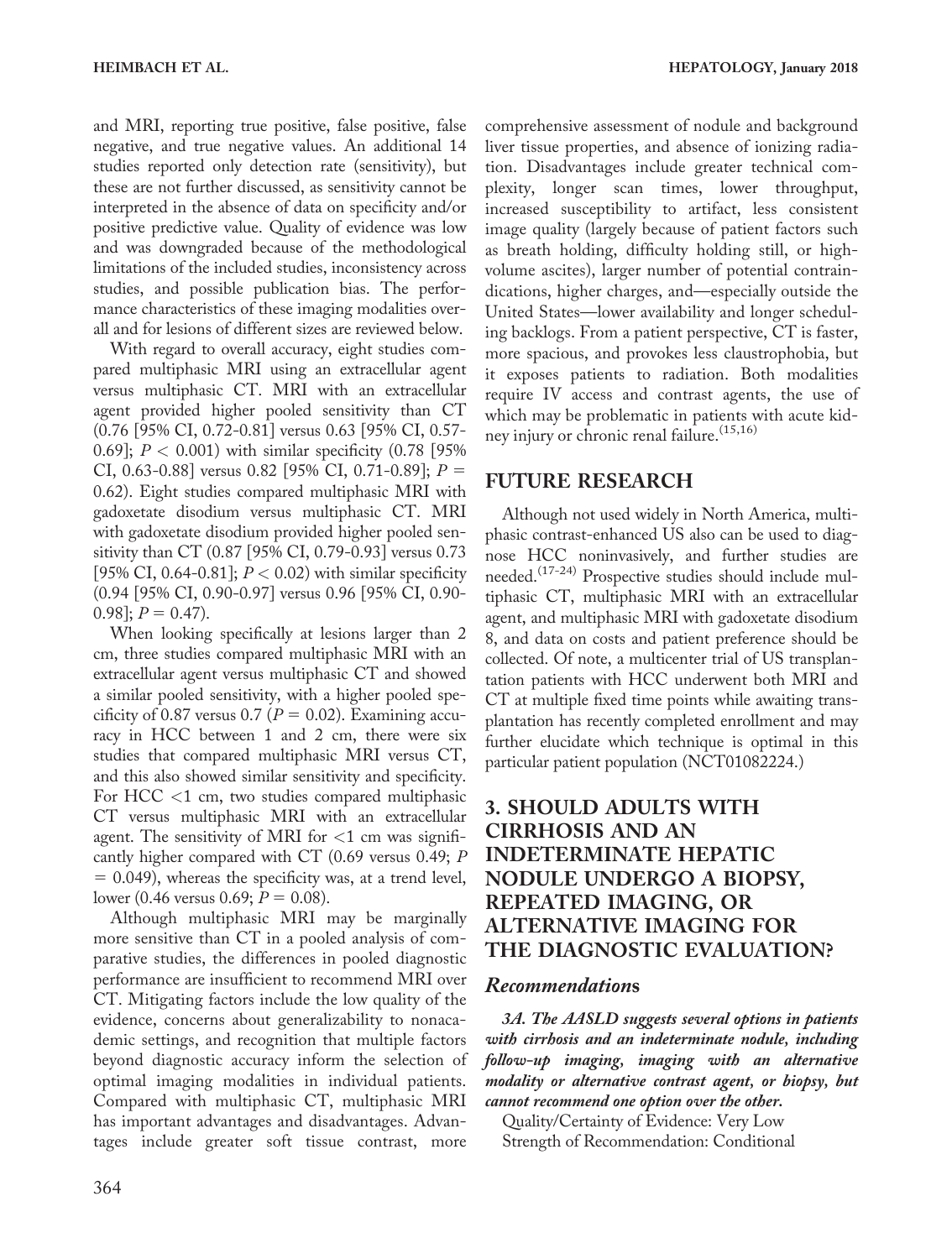3B. The AASLD suggests against routine biopsy of EVIDENCE AND RATIONALE every indeterminate nodule.

Quality/Certainty of Evidence: Very Low Strength of Recommendation: Conditional

#### Technical Remarks

- 1. Biopsy may be required in selected cases, but its routine use is not suggested. Biopsy has the potential to establish a timely diagnosis in cases in which a diagnosis is required to affect therapeutic decision making; however, biopsy has a risk of bleeding, tumor seeding, and the possibility that a negative biopsy is due to the failure to obtain tissue representative of the nodule rather than a truly benign nodule.
- 2. Stringent imaging criteria with high specificity for  $\geq$ 10 mm HCC have been developed by the American College of Radiology through its Liver Imaging Reporting and Data System (LI-RADS), $^{(25)}$  the OPTN, $^{(26)}$  and previous AASLD guidelines,(2) and include arterial phase hyperenhancement in combination with washout appearance and/or capsule appearance. Lesions that do not meet these guidelines or are smaller than 1 cm are considered indeterminate.

#### BACKGROUND

In its previous HCC clinical practice guidelines,  $(2)$ the AASLD recommended biopsy for all indeterminate lesions initially detected by surveillance ultrasound, with the presumed rationale being that biopsy can establish a definitive diagnosis, thereby permitting earlier intervention. Because of its many limitations, however, biopsy may not be an optimal strategy in all cases. Biopsy is expensive, may cause anxiety or pain, and has a risk of complications, including tumor track seeding and bleeding.<sup>(27)</sup> Sampling error, especially for very small lesions, is an additional drawback. A negative biopsy may not exclude malignancy, and repeated biopsies may be necessary to establish a diagnosis. Follow-up imaging may be especially relevant in patients awaiting liver transplantation with a single small, indeterminate nodule, given that biopsy confirmation of <20 mm HCC would not change management or contribute to liver transplantation priority. Because there is controversy regarding optimal workup for an indeterminate nodule, the aim of this question was to determine whether current data are able to elucidate an optimal strategy.

The evidence profile is included in [Supporting Table](http://onlinelibrary.wiley.com/doi/10.1002/hep.29086/suppinfo) [2](http://onlinelibrary.wiley.com/doi/10.1002/hep.29086/suppinfo), which uses the data from a de novo systematic review on imaging in HCC performed to address this question. Based on an extensive search strategy detailed in the systematic review, there were no comparative studies identified that directly address this question, although two single-center, noncomparative studies were identified that examined the role of biopsy.

Forner et al.<sup>(17)</sup> in 2008 reported outcomes for  $\leq$ 2 cm hepatic nodules detected during surveillance ultrasound in patients with cirrhosis. The authors performed percutaneous biopsy of  $\leq$ 2 cm nodules in addition to MRI and contrast-enhanced US. They found a sensitivity and specificity of MRI to be 61.7% and 96.6%, whereas contrast-enhanced US was 51.7% and 93.1% compared with the standard, which was biopsy. When both tests were in concordance, the sensitivity was only 33%, with 100% specificity. Biopsy had a false negative rate of 30%, as patients with suspicious imaging findings or growth were rebiopsied up to three times. In 2011, Khalili et al.  $(28)$  reported that in patients with cirrhosis, only 14%-23% of 1- to 2-cm indeterminate nodules initially detected at surveillance ultrasound are malignant. Given the low likelihood of malignancy, they argued that biopsy for all indeterminate hepatic nodules may be impractical and suggested an alternative strategy of close follow-up imaging with sequential contrast imaging using an alternate technique for most indeterminate  $\leq$  2 cm nodules, with biopsy reserved for 1-2 cm nodules with arterial phase hyperenhancement or in the presence of a synchronous HCC. Numerous other studies also reported low likelihoods of malignancy among  $\leq$  2 cm indeterminate nodules, as characterized by CT or MRI.<sup>(19,23,29-37)</sup>

Because many if not most indeterminate small hepatic nodules are nonmalignant, strategies for risk stratification are needed. Tanabe et al.<sup> $(38)$ </sup> evaluated the natural history of indeterminate lesions detected at CT or MRI. The indeterminate lesions were categorized as probably benign, intermediate probability of HCC, and probably HCC based only on imaging features.<sup>(25)</sup> No lesions initially categorized as probably benign progressed to definite HCC during follow-up, whereas 7% of lesions initially categorized as intermediate probability progressed to HCC, and 38% of lesions initially categorized as probably HCC progressed to definite HCC. Similarly, Darnell et al.<sup>(39)</sup> in 2015 showed that the various LI-RADS categories are associated with different likelihood of HCC in patients with cirrhosis, using contemporaneous biopsy as the reference standard.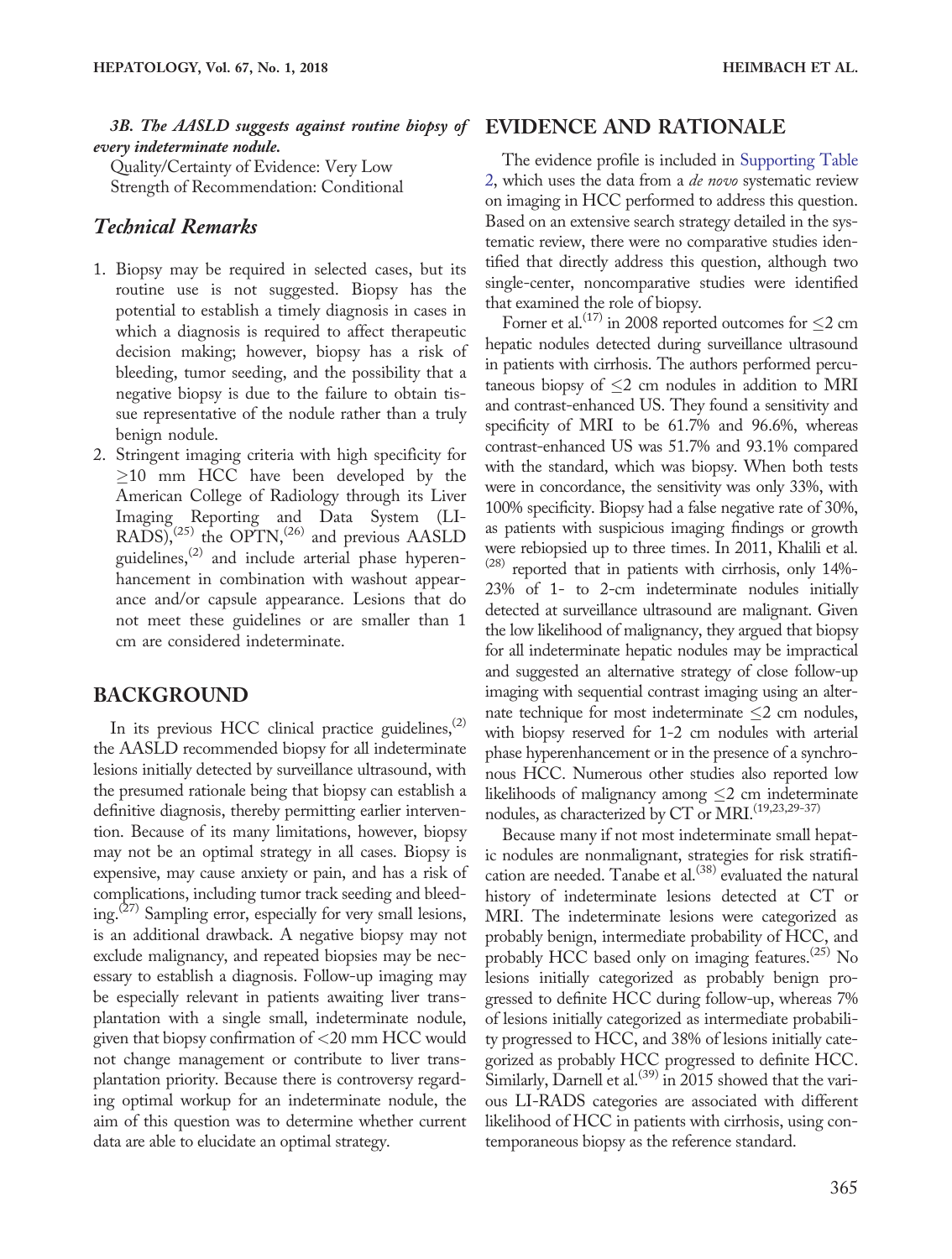Taken together, these studies suggest that a substantial proportion of 1- to 2-cm indeterminate nodules are nonmalignant histologically and unlikely to progress to HCC during imaging follow-up. Thus, a strategy of obtaining a biopsy of all indeterminate nodules would result in a considerable number of unnecessary biopsies. However, indeterminate nodules do require further evaluation. Other diagnostic options include follow-up imaging, imaging with an alternative modality or contrast agent, and referral to a specialty center. A study by Sersté et al.<sup>(40)</sup> performed CT, MRI, and biopsy for a series of 74 patients with nodules identified by surveillance ultrasound. The authors concluded that sensitivity and specificity of the combination of the two diagnostic tests was 98% and 81%, respectively, and that biopsy could be reserved for those without definitive findings on either CT or MRI. An individualized diagnostic workup based on clinical context and imaging findings such as nodule characteristics, feasibility of biopsy, and institutional expertise may be the optimal approach. In selected circumstances, a multidisciplinary group may elect to treat a probable HCC without biopsy confirmation, though practitioners and patients need to be aware that such treatment may affect transplant priority.

# FUTURE RESEARCH

Future research is needed to standardize the definition of and independently verify the prognostic value of different nodule characteristics and to identify additional nonimaging features to more precisely predict lesion progression,<sup>(38,39)</sup> potentially including endpoints other than survival, such as patient preference or drop-off from the transplant waiting list.

# 4. SHOULD ADULTS WITH CHILD-PUGH CLASS A CIRRHOSIS AND EARLY-STAGE HCC (T1 OR T2) BE TREATED WITH RESECTION OR LOCOREGIONAL THERAPY?

#### Recommendation

4. The AASLD suggests that adults with Child-Pugh class A cirrhosis and resectable T1 or T2 HCC undergo resection over radiofrequency ablation.

Quality/Certainty of Evidence: Moderate Strength of Recommendation: Conditional

# Technical Remarks

- 1. Direct comparative studies of resection versus other types of LRT—such as transarterial radioembolization (TARE) and transarterial chemoembolization (TACE) or other forms of ablative therapy, such as radiation and microwave—are not available, though indirect evidence favors resection.
- 2. The definition of resectability is not uniform across studies or in clinical practice, and variability is seen not only in what is defined as resectable from a purely technical standpoint but also in patient-related factors such as acceptable degree of portal hypertension and performance status. This variability leads to challenges in comparing study findings.
- 3. Stage T1 and T2 HCC include a wide range of tumor sizes from  $<$ 1 cm to 5 cm, and the effectiveness of available therapies depend in large part on the size, number, and location of the tumors. Whereas smaller, single tumors  $\langle$  <2.5 cm) that are favorably located may be equally well treated by either resection or ablation, tumors larger than 2.5-3 cm, multifocal, or near major vascular or biliary structures may have limited ablative options. Multiple tumors that are bilobar or centrally located may not be resectable.
- 4. Randomized trials performed to date comparing radiofrequency ablation (RFA) to resection have been performed primarily in East Asian patients, in whom there is a higher etiologic prevalence of HBV (including noncirrhotic HBV–associated HCC) and a lower prevalence of other liver diseases such as NAFLD or HCV compared with Western patients. The impact of these demographic differences on oncologic outcomes of different therapies is unknown.

# BACKGROUND

Because cirrhosis is one of the primary risk factors for HCC, the selection of treatment modality depends as much on the underlying liver function and the degree of portal hypertension as on the oncologic stage of the tumor. Therefore, whereas therapeutic options are limited for patients who present with advanced liver disease and/or advanced tumor stages, multiple options exist for those presenting with wellcompensated cirrhosis and smaller, potentially resectable tumors. These include ablative strategies such as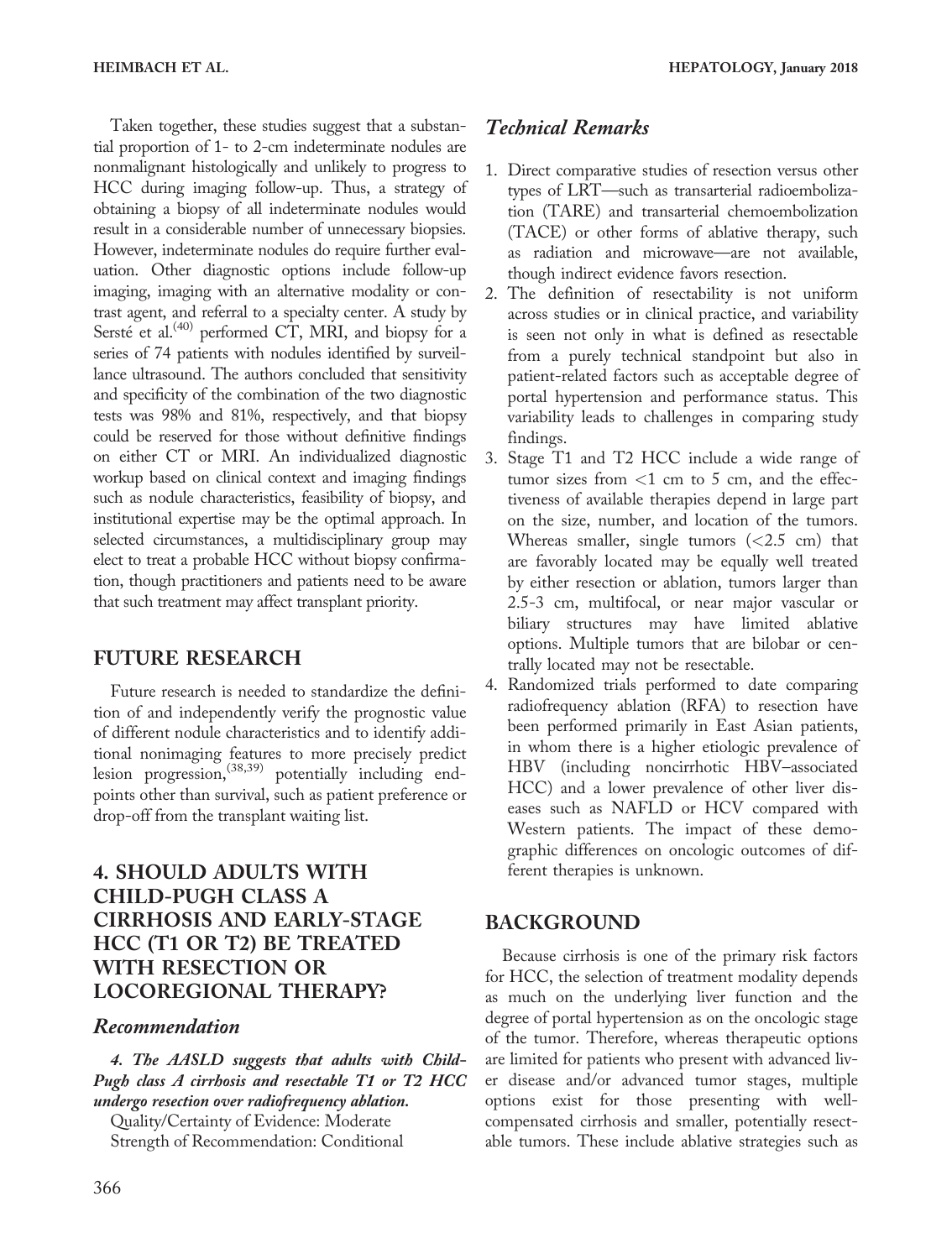radiofrequency, microwave, chemical, and cryoablation, as well as surgical resection. Most studies define patients with resectable HCC as those (1) with one to three unilobar lesions, with an upper size limit of 5 cm for single lesions and 3 cm for more than one lesion (some trials accept two lesions up to 4 cm); (2) without radiographic evidence of extrahepatic disease or macrovascular invasion; and (3) occurring in the setting of minimal or no portal hypertension and in the absence of synthetic dysfunction (Barcelona Clinic Liver Cancer stage 0 or A). However, a number of clinical and laboratory variables and circumstances, including the availability of alternative therapies, can influence the individual clinician's decision to proceed with resection. The absence of a standard definition of resectability constitutes a limitation of the interpretation of data from analyses of studies comparing resection to ablation of "resectable" tumors and may lead to biased analyses and conclusions.

In addressing this particular question, it should be noted that the existing evidence was reviewed to compare resection with ablative therapy (also comparing different ablative options) specifically to determine the optimal therapeutic option for patients with early-stage (T1-T2), potentially resectable HCC occurring in the setting of compensated cirrhosis (minimal or no portal hypertension and preserved synthetic function). Given that liver transplantation is reserved for patients with unresectable HCC, we did not include a review of studies comparing transplantation to either resection or ablative therapies.

#### EVIDENCE AND RATIONALE

The evidence profile is included in [Supporting](http://onlinelibrary.wiley.com/doi/10.1002/hep.29086/suppinfo) [Table 3](http://onlinelibrary.wiley.com/doi/10.1002/hep.29086/suppinfo), which utilizes the data from a recent systematic review performed by Weis et al.<sup>(41)</sup> on treatment for early-stage HCC in patients with Child-Pugh class A or B cirrhosis. This systematic review did not cover the use of TACE or TARE, though it covered multiple other comparative groups—including RCTs comparing RFA with percutaneous ethanol or acetic acid ablation—and found moderate quality evidence that RFA prolonged survival. In both the RFA versus resection comparison and the RFA versus other techniques comparison, the authors of the systematic review concluded that the total number of included patients was too low to reach a firm conclusion.

Importantly, there were three RCTs that compared RFA with resection, including a total of 578 patients.(42-44) Two of these three trials had a low risk of bias and moderate evidence quality,  $(42,43)$  and one trial had a high risk of bias. $(44)$  The results of the two low-risk-of-bias trials demonstrate that hepatic resection is more effective than RFA regarding overall survival (hazard ratio [HR], 0.56; 95% CI, 0.40-0.78) as well as 2-year survival (HR, 0.38; 95% CI, 0.17-0.84). When a third trial with a high risk of bias is added to the analysis, the difference in survival between resection and RFA became insignificant (overall survival: HR, 0.71; 95% CI, 0.44-1.15). The reason for an increased risk of bias in the third study is related to an unusually high number of patients  $(n = 19)$  who switched from the RFA arm to the resection arm yet were still counted within the RFA group because of intention to treat, thus potentially overstating the benefit of RFA. The additional endpoints of 2-year eventfree survival and local progression favored resection regardless of inclusion of the potentially biased trial. Not unexpectedly, the complication rate was higher for resection compared with RFA (OR, 8.3).

In addition to the trials included in the systematic review by Weis et al.<sup>(41)</sup> comparing resection with RFA, two recently published RCTs confirm the findings of improved survival for patients after resection.(45,46) One single-center RCT compared resection with RFA combined with TACE (TACE was performed first, followed by RFA within 4 weeks) and demonstrated improved survival at 1, 3, and 5 years for the resection group ( $P = 0.007$ ).<sup>(45)</sup> Another RCT trial compared resection with TACE alone for lesions up to and exceeding Milan criteria (up to five tumors, with the largest being  $<$  5 cm) and found resection to be superior in 1 and 3 years of follow-up (HR, 0.4; P  $< 0.001$ ).<sup>(46)</sup>

Lesion size was a risk factor for worse outcome in both arms of the systematic review. This is not surprising given that it is known that RFA is more effective in lesions <3 cm. However, the specific question of survival for patients with single HCC lesions  $\langle 3 \rangle$  cm treated with resection versus RFA has not been addressed in an RCT. A recent multicenter retrospective report from Italy did examine this question. $(47)$ This report included 544 Child-Pugh class A patients from 15 centers, and the authors observed similar complication rates (4.5% for resection, 2.0% for RFA;  $P =$ 0.101), recurrence rates (56% for resection, 57.1% for RFA;  $P = 0.765$ ), and 4-year survival rates (74.4% for resection, 66.2% for RFA;  $P = 0.353$ ). A subgroup analysis for outcomes of smaller single lesions was not performed by Weis et al.,  $(41)$  but examining the three individual RCT trials included in the systematic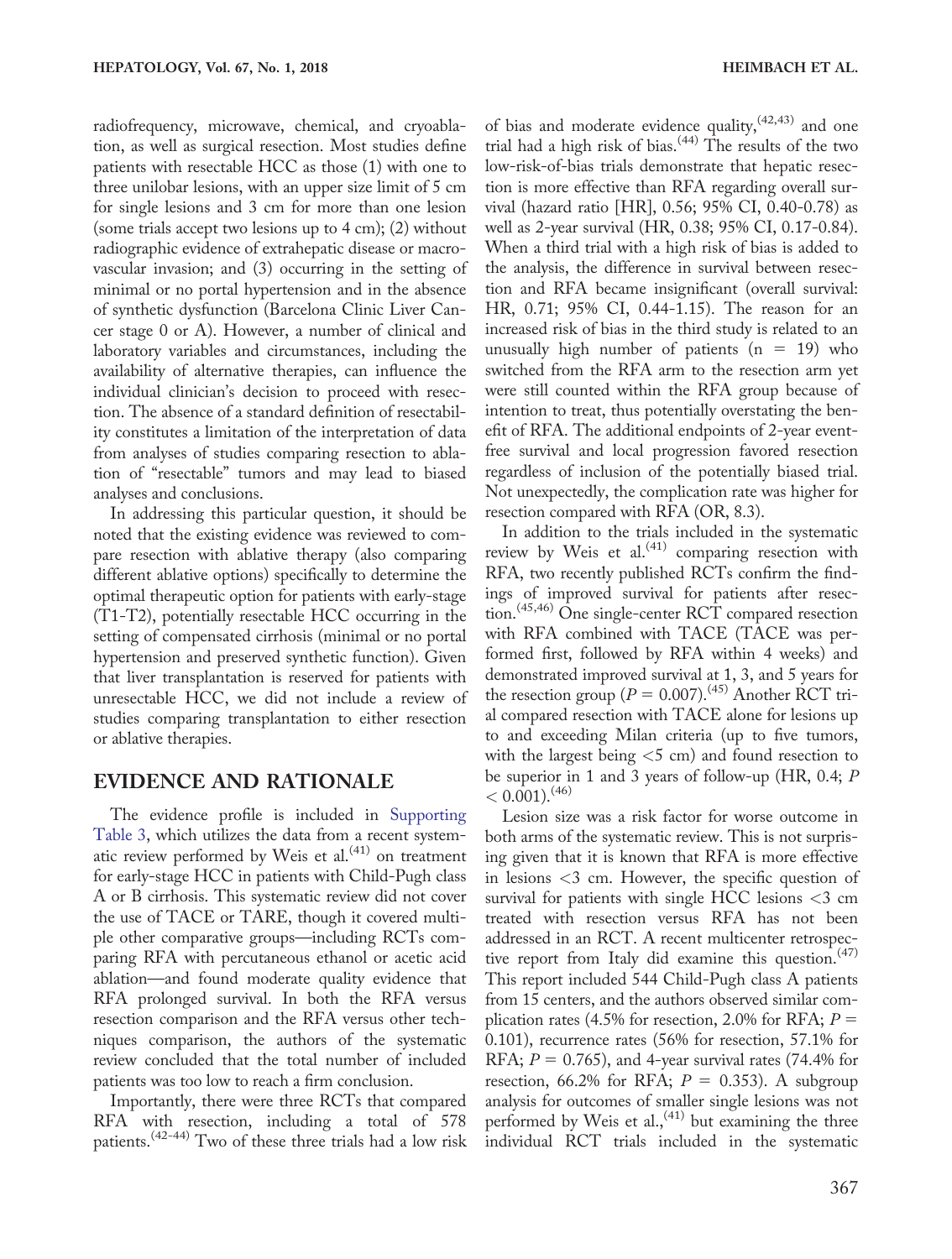review, Huang et al.<sup>(42)</sup> demonstrated that survival following resection remained favorable compared with RFA ( $P = 0.03$ ) in patients with smaller tumors. This subgroup analysis was not performed in the other two RCTs.

# FUTURE RESEARCH

The comparative effectiveness of ablative strategies other than RFA techniques, such as stereotactic body radiation and microwave ablation, remain unclear. In addition, the effectiveness of embolization strategies such as transarterial approaches (TACE and TARE) have not been systematically compared with either resection or ablative strategies in Child-Pugh class A patients with T1 or T2 HCC.

# 5. SHOULD ADULTS WITH CIRRHOSIS AND HCC THAT HAS BEEN RESECTED OR ABLATED SUCCESSFULLY UNDERGO ADJUVANT THERAPY?

#### Recommendation

5. The AASLD suggests against the routine use of adjuvant therapy for patients with HCC following successful resection or ablation.

Quality/Certainty of Evidence: Low Strength of Recommendation: Conditional

# Technical Remarks

- 1. The modified Response Evaluation Criteria in Solid Tumors (mRECIST) may be the most common criteria used to evaluate radiological response in patients affected by HCC and treated with LRT, though other classification systems are also used.<sup>(48)</sup>
- 2. The risk of recurrence after surgical resection or ablation is related to characteristics of the tumor at the time of surgery, such as size, degree of differentiation, and the presence or absence of lymphovascular invasion.

### BACKGROUND

Given the unique biology of HCC in which risk includes both recurrence of the primary tumor and the development of de novo tumors, the ideal adjuvant therapy would have an antineoplastic component aimed at

the original tumor and a chemopreventive effect aimed at the development of a de novo tumor. The distinction of these two scenarios is difficult and often based on the time of the recurrence (e.g., early versus late, with the latter believed to be related to the development of a de novo tumor).<sup>(49)</sup> Early studies with the adjuvant use of acyclic retinoids were promising,<sup>(50)</sup> with a decrease in the development of secondary tumors, but larger studies did not confirm a benefit.<sup> $(51)$ </sup> The lack of proven active agents in advanced disease has hampered the development of agents targeting early-stage disease. To date, most of the adjuvant agents studied did not have clinical evidence that they improve survival in any stage of HCC. Of the agents evaluated in the adjuvant setting, only sorafenib has been shown to improve survival in advanced disease,  $(52)$  yet it ultimately did not show any improvement in outcomes for the adjuvant treatment of HCC in randomized studies.<sup>(53)</sup> Resection of HCC with curative intent or ablation is associated with rates of recurrence at 5 years as high as 75%.(47) Therefore, there is a clear need for adjuvant systemic therapies.

# EVIDENCE AND RATIONALE

The evidence profile is included in [Supporting](http://onlinelibrary.wiley.com/doi/10.1002/hep.29086/suppinfo) [Table 5](http://onlinelibrary.wiley.com/doi/10.1002/hep.29086/suppinfo), which uses the data from a recent systematic review performed by Wang et al.<sup>(54)</sup> on adjuvant treatment for HCC after treatment. The systematic review by Wang et al. identified that adjuvant interferon therapy can improve both recurrence-free and overall survival in patients with virus-associated liver disease; however, the side effects of interferon are significant, limiting its use in clinical practice.<sup>(55)</sup> RCTs of adjuvant chemotherapy, internal radiation, and heparanase inhibitor PI-88 therapy were included in the systematic review and failed to improve recurrence-free or overall survival. The efficacy of several cytotoxic chemotherapy regimens has also been tested in RCTs and has never been shown to improve survival in advanced  $HCC<sub>1</sub><sup>(56)</sup>$  which limits their use in the adjuvant setting.

### FUTURE RESEARCH

There is a clear need for the development of new, effective chemotherapy agents for treatment of HCC in both the advanced setting and in the adjuvant setting. In addition, the impact of HCV eradication by direct-acting antiviral therapies on the future risk of HCC is uncertain and requires further study.<sup>(57)</sup> Finally, the role of statin therapy in the adjuvant setting is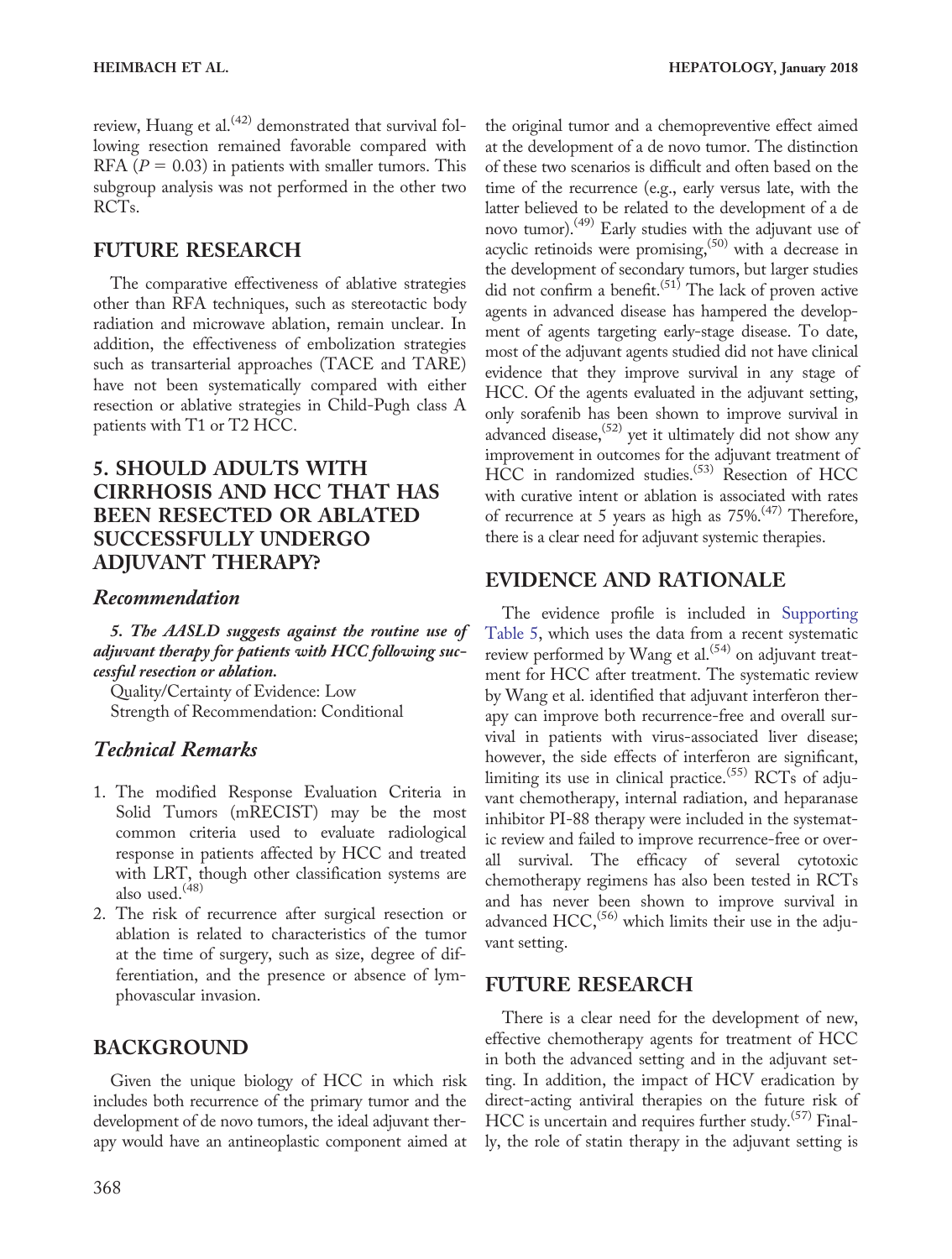unknown, though it may warrant investigation given the recent reports of an associated reduction in HCC risk for patients with HBV who are on statin therapy.(58)

# 6. SHOULD ADULTS WITH CIRRHOSIS AWAITING LIVER TRANSPLANTATION AND T1 HCC BE TREATEDOR UNDERGO OBSERVATION?

#### Recommendation

6. The AASLD suggests observation with follow-up imaging over treatment for patients with cirrhosis awaiting liver transplantation who develop T1 HCC.

Quality/Certainty of Evidence: Very Low Strength of Recommendation: Conditional

#### Technical Remarks

- 1. This recommendation is intended for patients who are already on the liver transplantation waitlist—and thus presumably with an indication for transplantation in addition to HCC—and is based on current organ allocation policies in the United States. Future allocation policy revisions may impact this recommendation.
- 2. The choice of observation with follow-up imaging versus treatment depends on several factors including patient preference, anticipated waiting time, rate of growth of the lesion, degree of liver decompensation, and AFP.

#### BACKGROUND

The decision to offer LRT consisting of either local ablation or transarterial treatment to patients with cirrhosis who have a single HCC nodule between 1 and 2 cm (T1) and are listed for liver transplantation is dependent in large part on an assessment of the patient's underlying liver function and ability to safely undergo LRT, the anticipated wait time, and organ allocation policy. In the United States, current liver allocation policy prioritizes patients with OPTN T2 stage HCC (either a single lesion between 2-5 cm, or 2 or 3 lesions each between 1-3 cm) but not for those with OPTN stage T1 [\(https://optn.transplant.hrsa.](https://optn.transplant.hrsa.gov/governance/policies) [gov/governance/policies\)](https://optn.transplant.hrsa.gov/governance/policies). Therefore, if a T1 lesion is treated with LRT, it may not reach stage T2, denying

the patient increased priority for transplantation. LRT of a T1 HCC may be of significant benefit to patients who are well compensated and have no other indication for transplantation, as they may be able to avoid transplantation. Importantly, the patient will remain at risk for HCC recurrence and will require continued monitoring. This is the outcome assessed by the study by Huo et al.,<sup>(59)</sup> which is discussed below.

If the patient has other indications for transplant other than the presence of HCC, especially if these complications are not captured by the current MELD-Na score, such as encephalopathy or ascites, the decision to treat with LRT requires careful consideration. If observation is contemplated, a key consideration is the possibility that the tumor, if untreated, may grow to beyond T2 criteria and/or metastasize during the observation period. This is the question addressed in the observational study by Mehta et al.,<sup>(60)</sup> which is discussed below.

#### EVIDENCE AND RATIONALE

The data are summarized in [Supporting Table 6](http://onlinelibrary.wiley.com/doi/10.1002/hep.29086/suppinfo), including the findings of a de novo systematic review of all studies that enrolled adults with cirrhosis awaiting liver transplantation and treated with bridging or downstaging therapies before transplantation. There were no RCTs. Eighty-seven noncomparative trials were identified, and only two of these trials address the question of waitlist outcomes for patients with T1 HCC who were or were not treated with LRT.

The study by Mehta et al. $(60)$  is a retrospective observational study of 114 patients with T1 HCC listed for liver transplantation at a single United States institution between 2004-2012 who were not treated with LRT. The median age was 60 years, with equal proportions in Child-Pugh class A (48%) and Child-Pugh class B/C (52%). The median follow-up was 2.4 years, and during the observation period, 100 patients (87%) progressed from T1 to T2 at a median of 6.9 months. Six patients (5.3%) remained within T1, six other patients (5.3%) progressed from T1 to beyond T2 at a median of 5.1 months from listing, and two additional patients died of non-HCC causes. The cumulative probability of waitlist dropout was 4.5% within 6 months, 7.1% within 1 year, and 15.6% within 2 years, and the rate of tumor growth was estimated to be 0.14 cm per month. Risks for wait list dropout included AFP >500 and rapid growth. The authors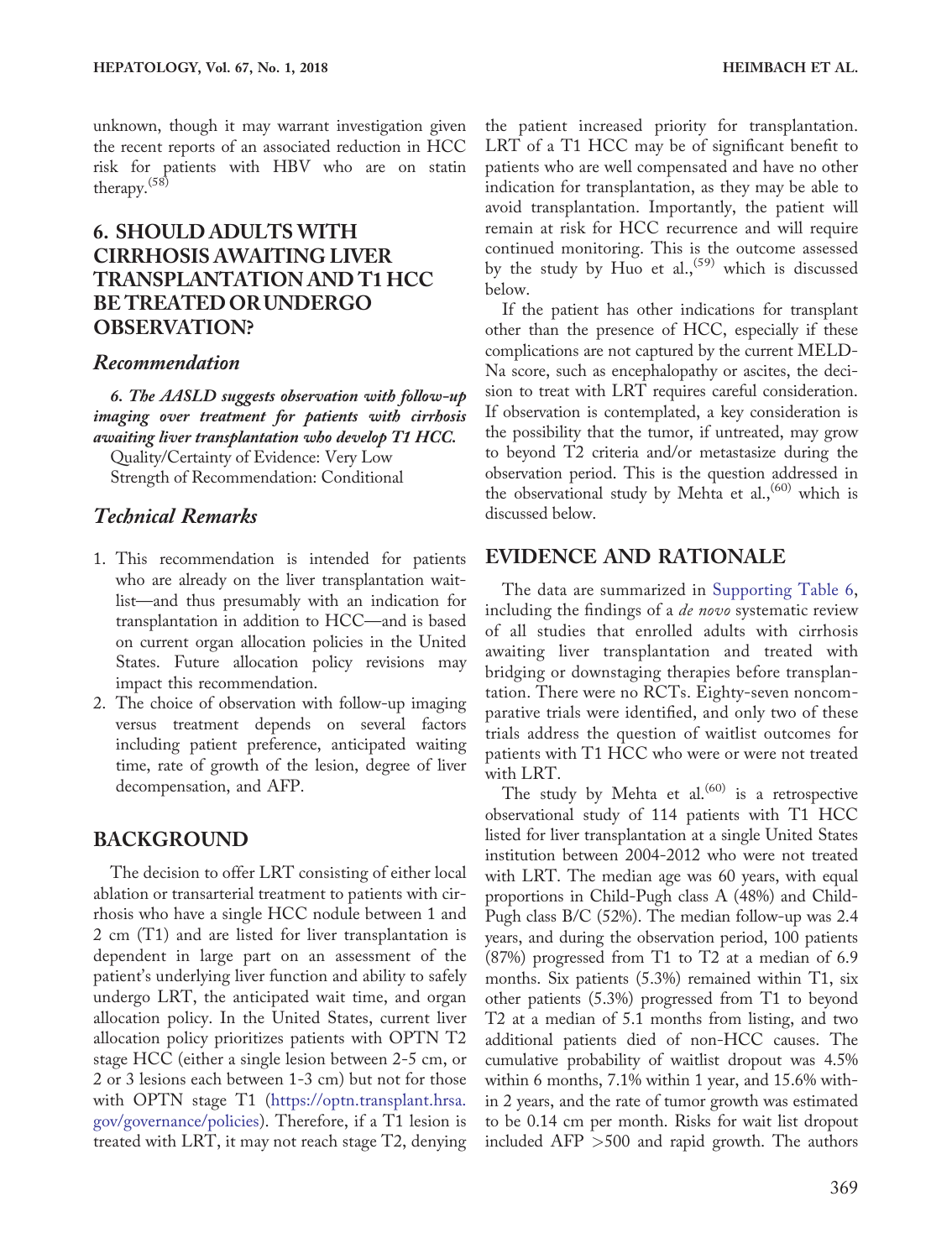concluded that observation for patients with T1 HCC waiting for liver transplantation is an acceptable strategy, though based on their observations of the patients who dropped out, they recommended LRT rather than observation for patients with T1 HCC with high AFP >500 or with rapid growth. It is important to note that this study was performed in an area with prolonged waiting time, and the findings may not be generalizable to areas with shorter wait times.

The study by Huo et al. $(59)$  reported on outcomes for 390 patients in Taiwan with T1 ( $n = 94$ ) and T2  $(n = 296)$  HCC who were eligible for transplantation but who were treated instead with LRT. Patients were treated with a number of different methods including RFA, percutaneous ethanol injection (PEI) or acetic acid injection, and TACE. Patients treated with RFA had the lowest rate of waitlist dropout. Overall, patients with T1 HCC had a 6-month waitlist dropout rate of 5.3% for tumor progression beyond T2 criteria, though this represented only 2% of patients treated with RFA. Notably, a majority of patients in the study had HBV and were of slightly older age than the typical transplantation patient, which may limit the generalizability of the findings. In addition, the primary aim of the study by Huo et al. was to validate a potential allocation score proposal called the HCC-MELD score rather than to observe the impact of LRT on waitlisted patients with T1 or T2 HCC.

### FUTURE RESEARCH

Additional longitudinal data from multicenter cohorts of patients with T1 HCC would be beneficial to gain a better understanding of its natural history. In addition, predictive markers of poor biologic behavior such as rapid progression would also better inform decisions about nontreatment of T1 HCC with regard to a risk/benefit analysis.

# 7. SHOULD ADULTS WITH CIRRHOSIS AND OPTN T2 HCC AWAITING LIVER TRANSPLANTATION UNDERGO TRANSPLANT ALONE OR TRANSPLANT WITH BRIDGING THERAPY WHILE WAITING?

#### Recommendations

7A. The AASLD suggests bridging to transplant in patients listed for liver transplantation within OPTN T2 (Milan) criteria to decrease progression of disease and subsequent dropout from the waiting list.

Quality/Certainty of Evidence: Very Low Strength of Recommendation: Conditional

7B. The AASLD does not recommend one form of liver-directed therapy over another for the purposes of bridging to liver transplantation for patients within OPTN T2 (Milan) criteria.

Quality/Certainty of Evidence: Very Low Strength of Recommendation: Conditional

# Technical Remarks

- 1. Bridging is defined as the use of LRT—such as TACE, yttrium-90 (Y90), ablative therapy, or a combination of different types of LRT such as TACE and ablation—to induce tumor death and deter tumor progression beyond the Milan criteria.
- 2. The risk of hepatic decompensation due to LRT must be considered when selecting patients for bridging therapy.
- 3. Patients in the United States with HCC within Milan criteria have been granted access to liver transplantation by way of MELD exception point allocation since February 2002. Although patients with T2 HCC have continued to have access to deceased donor liver transplantation, multiple changes to the policy to reduce access combined with ever-increasing waiting times have impacted the interpretation of studies before and in the early days following adoption of MELD allocation compared with current practice.
- 4. Given that organ availability is variable, the practices for liver transplantation for HCC may differ based on geographic location and access to living and deceased donor organs.
- 5. The MELD allocation system with additional prioritization for HCC is not practiced worldwide.

### BACKGROUND

The primary aim of bridging therapy is to minimize the risk of HCC progression while awaiting liver transplantation. Patients with T2 tumors, synonymous with the Milan criteria, have been granted additional HCC MELD exception points since 2002 because of an excellent overall survival with a low risk for HCC recurrence posttransplantation  $(10\% - 15\%)$ .<sup>(61)</sup> Progression beyond the Milan criteria while awaiting transplantation eliminates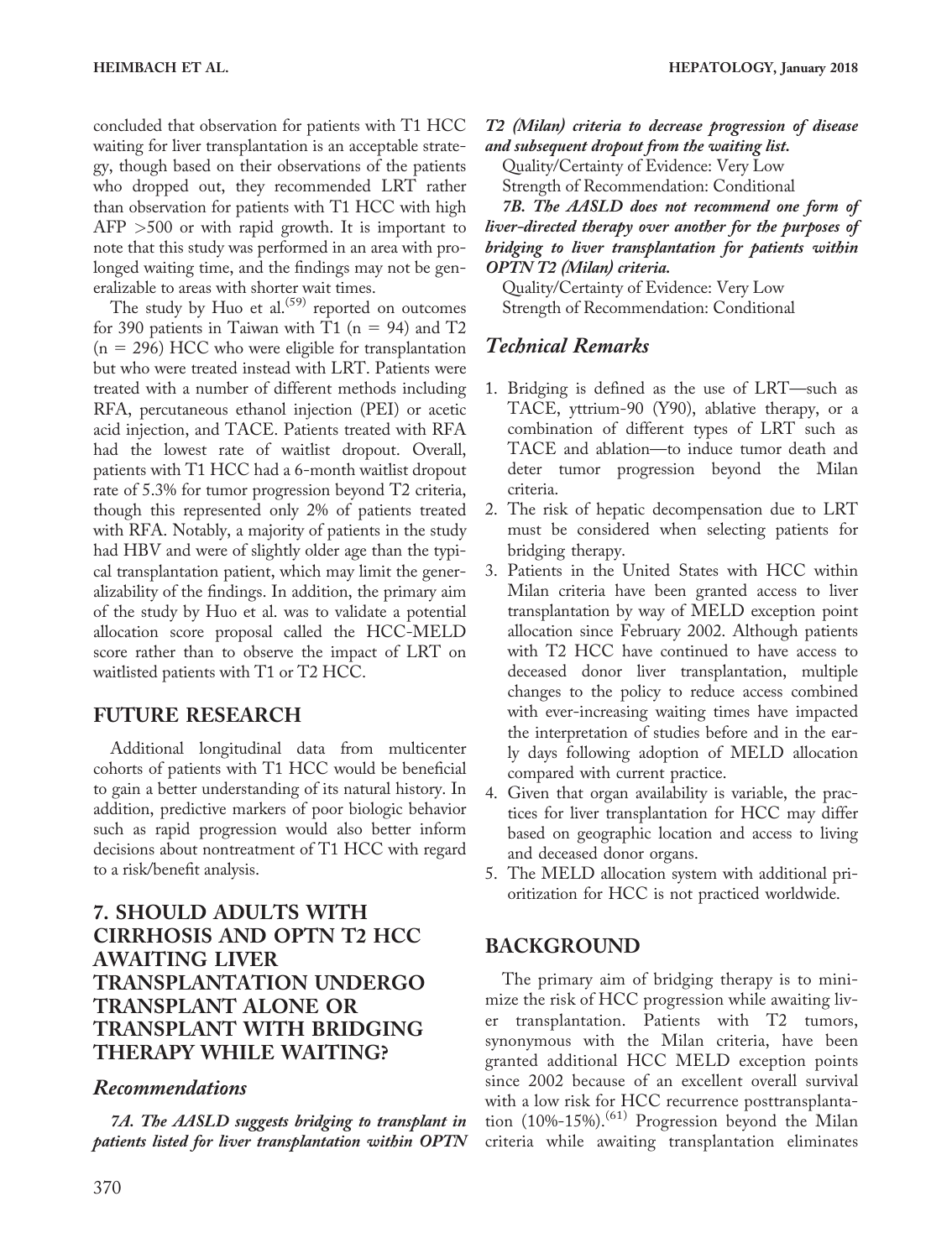access to exception points, and thus, maintaining tumor burden within or below T2 while waiting for transplantation is the only way to continue earning exception points. Studies have demonstrated that without liver-directed therapy, the dropout rate is as high as 25% and 38% at 6 months and 12 months, respectively.<sup> $(62-64)$ </sup> This question assesses the benefit of the addition of bridging therapy for patients with T2 HCC awaiting LT.

#### EVIDENCE AND RATIONALE

The data are summarized in [Supporting Table 6](http://onlinelibrary.wiley.com/doi/10.1002/hep.29086/suppinfo), including the findings of a *de novo* systematic review of all studies that enrolled adults with cirrhosis awaiting liver transplantation and treated with bridging or downstaging therapies before transplantation. There were 18 comparative studies that reported the outcome of interest, though there were no RCTs. The reported outcomes included dropout because of HCC progression and because of all causes, recurrence rate, and overall recurrence-free survival after liver transplantation. Among the comparative studies, one study enrolled only patients meeting Milan criteria, six enrolled patients both within and exceeding the Milan criteria, and two did not specifically define criteria. The quality of the evidence overall was very low because of studies with significant risk of bias and imprecision. The data were analyzed using all included studies and among the subset of those performed in the United States to control for the MELD era effect. This stratification did not reveal any significant difference among the various outcomes. Importantly, there was a trend toward lower dropout because of progression and lower dropout from all causes in patients who received bridging LRT (relative risk [RR], 0.32 and 0.38, respectively), but the difference did not reach statistical significance. Posttransplantation recurrence and survival rates were not significantly different between the two reported cohorts, despite the lack of randomization and potential for selection bias regarding which patients were selected to receive bridging. Outcomes were noted to be similar when examined by TACE, transarterial embolization (TAE), RFA,  $TACE + RFA$ , or multitherapies. The RR of recurrence was  $<$ 1 in patients treated with  $TACE + RFA$ and RFA alone with a markedly wide CI and was limited to single studies with relatively small numbers in each respective therapy. Despite this limited evidence, bridging therapy is conditionally

recommended because of selection bias for the patients selected to receive LRT as well as shorter waiting time during the study period compared with the present time and the relatively low risk of harm for the intervention compared with the potential benefit. Noncomparative studies of LRT have been associated with lower rates of waitlist dropout of 8.7% at 6 months and 22.9% at and 12 months, respectively.<sup>(65)</sup> Furthermore, 3-year overall survival (OS) after liver transplantation has been reported to be significantly improved in patients with HCC who received LRT compared with those who did not using the Scientific Registry Transplant Recipients data: 76% versus 71% ( $P = 0.03$ ).<sup>(66)</sup> The decision to bridge patients with HCC to transplantation is largely dependent upon their anticipated waiting time, with those exceeding 6 months being considered for LRT if deemed appropriate based on the degree of hepatic dysfunction.<sup>(67)</sup>

#### FUTURE RESEARCH

An RCT comparing bridging LRT versus not receiving bridging LRT for waitlisted patients with HCC is unlikely to be performed due primarily to logistical reasons, including geographically variable wait time within the United States for deceased donor transplants in patients with HCC. Greater attention to stratifying outcomes based on pretransplantation radiographic response using mRECIST may help to delineate the true potential benefit derived from LRT. The addition of biomarker data may also help stratify HCC with regard to its biologic behavior and response to LRT.

# 8. SHOULD ADULTS WITH CIRRHOSIS AND HCC BEYOND MILAN CRITERIA (T3) BE TRANSPLANTED FOLLOWING DOWNSTAGING TO WITHIN MILAN CRITERIA?

#### Recommendation

8. The AASLD suggests that patients beyond the Milan criteria (T3) should be considered for liver transplantation after successful downstaging into the Milan criteria.

Quality/Certainty of Evidence: Very Low Strength of Recommendation: Conditional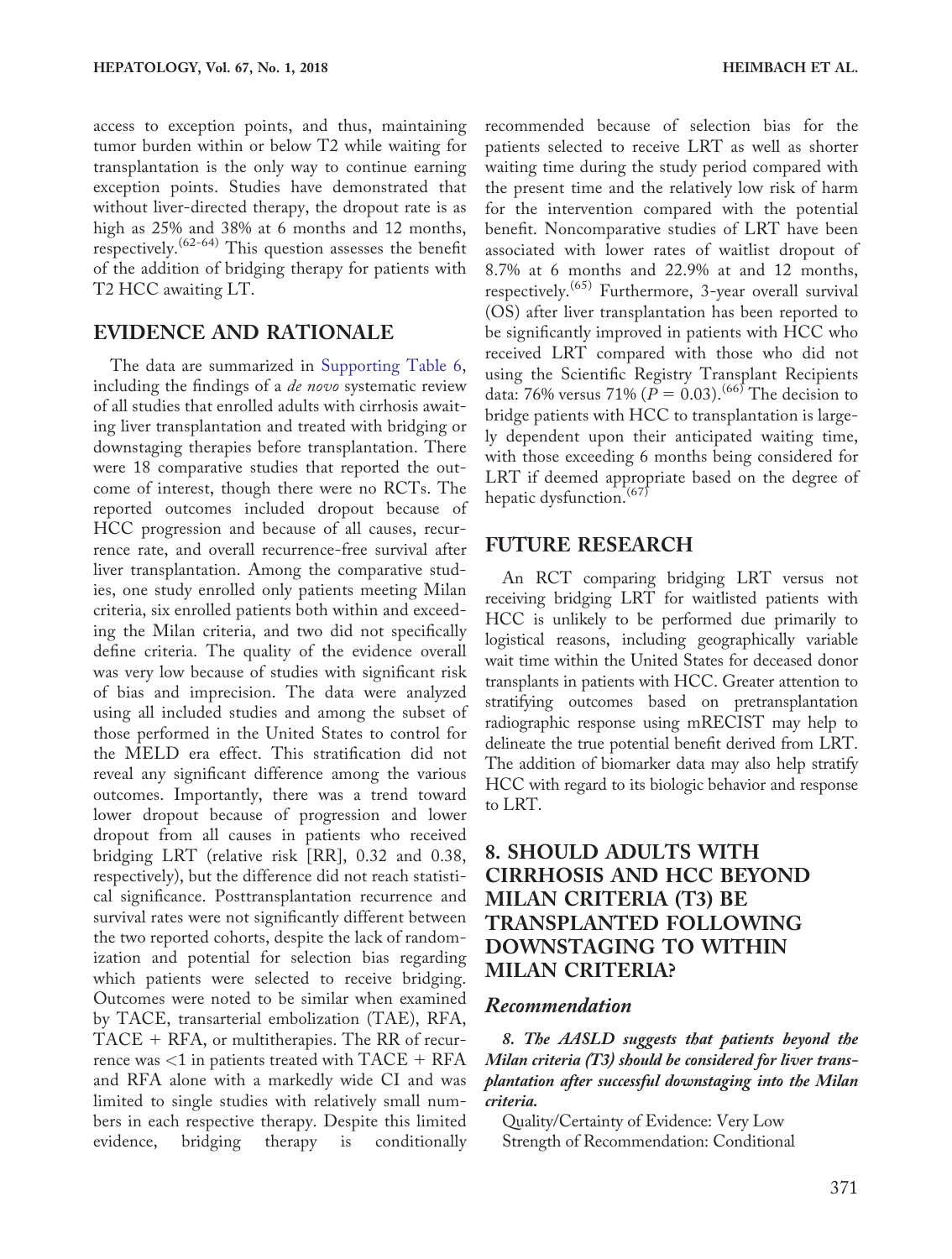# Technical Remarks

- 1. The optimal form of liver-directed therapy for the purposes of downstaging cannot be determined based on the available data.
- 2. Currently, in the United States, MELD exception may be granted by appeal to the regional review board system for patients initially presenting with T3 HCC after successful down-staging to within T2/Milan criteria, or they may appeal with a T3 tumor, though this is not a practice that is widely accepted. HCC organ allocation policy may be revised in the future to allow access to standardized MELD exception for down-staged patients rather than requiring appeal.
- 3. There is no standard, agreed-upon waiting period following down-staging to determine efficacy of down-staging and subsequent optimal timing for liver transplantation.
- 4. Many studies define down-staging as a reduction in tumor burden to within Milan criteria based on radiographic findings, though some studies define down-staging as a complete absence of tumor by radiographic findings. Other studies use explant pathology to define successful down-staging, which is not useful in patient selection and makes direct comparison of results challenging.

# BACKGROUND

Down-staging is defined as a reduction in tumor burden to predefined criteria, most commonly the Milan criteria, through the use of LRT. Although some may consider the Milan criteria to be too restrictive, the severe organ shortage and concerns about futility support limiting access to organs to patients within these criteria. Within the United States, patients who exceed these criteria who can be successfully down-staged to within the Milan criteria may become eligible for HCC MELD exception points after undergoing review by their respective regional review board. Reported success with down-staging is highly variable  $(24\% - 90\%)$ .<sup> $(68)$ </sup> This variability is largely because of differences in tumor burden before LRT, type of LRT used, definition of successful downstaging, as well as differing methods to assess radiographic response (WHO, EASL, RECIST, mRE-CIST) and lack of a standardized time period at which response to therapy is gauged. Furthermore, some have proposed the incorporation of tumor markers in

# EVIDENCE AND RATIONALE

The data are summarized in [Supporting Table 6](http://onlinelibrary.wiley.com/doi/10.1002/hep.29086/suppinfo), including the findings of a *de novo* systematic review of all studies that enrolled adults with cirrhosis awaiting liver transplantation and treated them with bridging or down-staging therapies before transplantation. There were a total of 24 studies examined for outcomes associated with down-staging and transplantation; there were no RCTs. Only three of these studies compared down-staging of T3 tumors versus T2 tumors with no down-staging before liver transplantation, whereas the remaining studies were noncomparative, as summarized in [Supporting Table 6.](http://onlinelibrary.wiley.com/doi/10.1002/hep.29086/suppinfo) There were no comparative studies for transplantation of T3 with and without down-staging. The outcomes reported in the three comparative studies were limited to post–liver transplantation overall (1, 3, and 5 years) and recurrencefree survival (1 and 5 years). Down-staging of T3 patients compared with no therapy (in T2 patients) before liver transplantation was associated with similar overall and recurrence-free survival. The 5-year observed survival with down-staging had an RR of 1.17 (95% CI, 1.03-1.32), relative to no down-staging.

Heckman et al. $(69)$  provided the only comparative yet nonrandomized United States study, which includes 123 patients undergoing transplantation between 2000 and 2006, spanning both pre- and post-MELD era patients. In this series, patients had a very short wait list time: 28 days in the 50 patients receiving LRT (TACE, Y90, RFA, or resection) before transplantation and 24 days in those without LRT before transplantation. There were 12 of 50 patients who were successfully down-staged from T3 to within T2 at the time of transplantation. No significant difference in OS was noted between the 12 that were down-staged compared with the remaining patients in the LRT group, most of whom were stage T2 at the time of transplantation.

Hołówko et al.<sup>(70)</sup> present outcomes for patients reported to be beyond T2 treated with LRT, compared with those within T2 who were not treated with LRT, noting no difference in 5-year OS. The third comparative study was from Asia and consisted predominately of living donor liver transplantations, with down-staging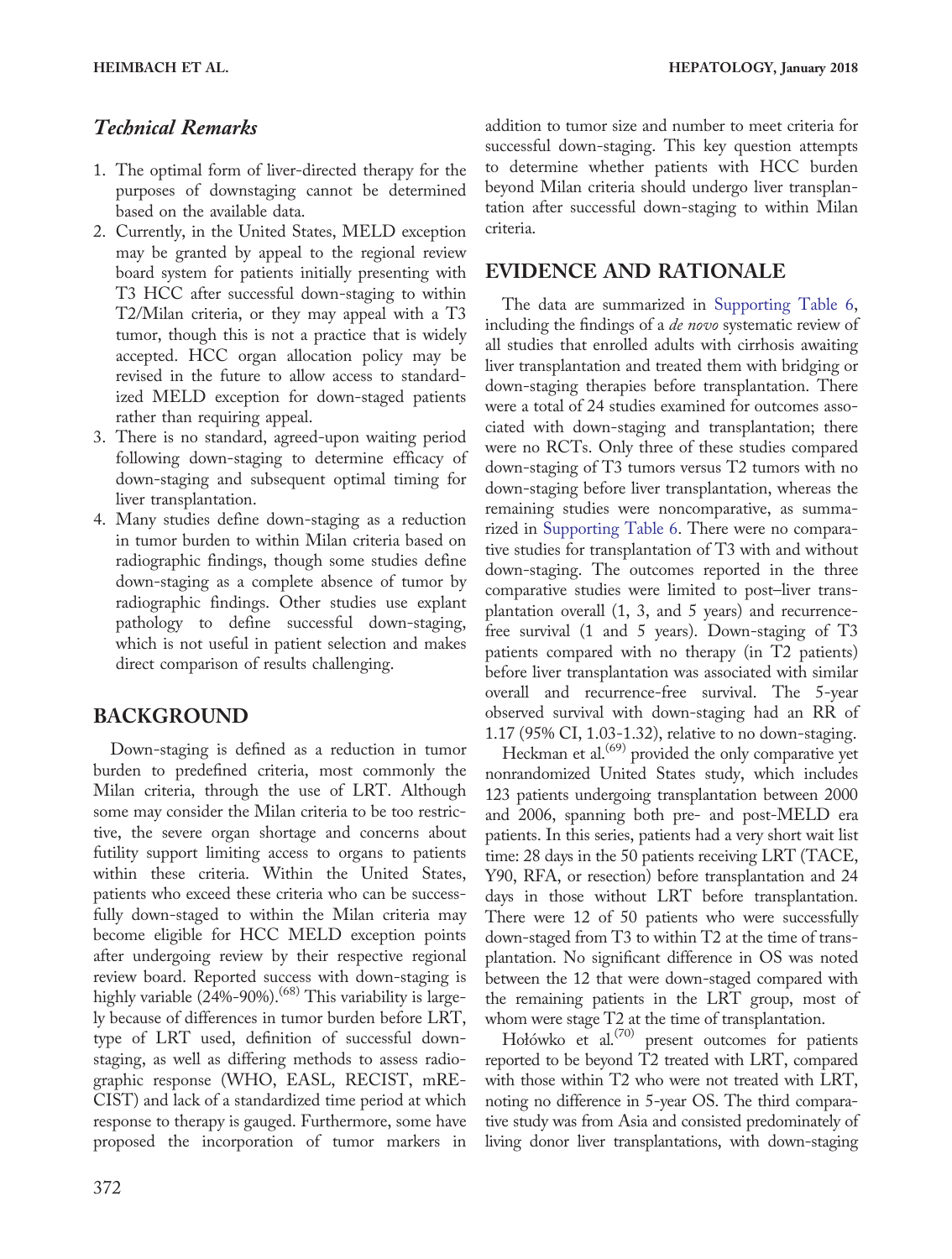consisting mostly of TACE.<sup>(71)</sup> A total of 51 T3 patients were successfully down-staged radiographically to the Milan criteria and were compared with 110 patients who presented within Milan criteria and thus underwent LT without LRT. A small number of T3 patients underwent resection for down-staging. There was a trend favoring LRT for both OS and RFS, despite the down-staged patients being at a more advanced stage, though these differences did not reach significance (OS 83.7% versus 78.9%; RFS 90% versus 86%).

The majority of the remaining studies that examined down-staging were noncomparative studies. Among the 21 noncomparative studies, 14 reported recurrence rates posttransplantation that averaged 20.4% (CI 0.15-27.7), with the lowest recurrence rate noted to be in studies that employed multitherapies. Overall, the 5-year post LT OS was 77.6%. These outcomes are comparable to what has been reported posttransplantataion among patients with HCC within Milan criteria. The number of studies that examined various individual modalities (including Y90, drug-eluting beads TACE [DEB-TACE], PEI, RFA, TACE, transarterial chemoinfusion [TACI], and TAE) were small, with a range of 1-4 for each modality. The highest 5-year OS was reported in those treated with multitherapies (84.4%), and the lowest 5-year OS was seen in those that were treated with TACI (54.1%). A lack of a comparative group beyond historical controls severely limits interpretation. Noncomparative studies examining the success of down-staging may include patients who are not deemed liver transplant candidates for other reasons (e.g., advanced age or significant comorbidities), and thus the results of these studies may be affected by the inclusion of nontransplant candidates in whom LRT is palliative in its intent.

#### FUTURE RESEARCH

Determining the variables which predict outcomes after down-staging as well as the optimal waiting period between down-staging and transplantation are key targets for future studies. Effectiveness of down-staging before transplantation can only be determined if the many variables that can confound these analyses are standardized, and Parikh et al.<sup> $(72)$ </sup> have proposed criteria that should be included in all down-staging studies, including patient demographics, center characteristics such as volume and waiting time, tumor characteristics such as Barcelona Clinic Liver Cancer stage, treatment details, and posttransplant details such as recurrence and survival.

# 9. SHOULD ADULTS WITH CIRRHOSIS AND HCC (T2 OR T3, NO VASCULAR INVOLVEMENT) WHO ARE NOT CANDIDATES FOR RESECTION OR TRANSPLANTATION BE TREATED WITH TACE, TARE, OR EXTERNAL RADIATION?

#### Recommendations

9A. The AASLD recommends LRT over no treatment in adults with cirrhosis and HCC (T2 or T3, no vascular involvement) who are not candidates for resection or transplantation.

Quality/Certainty of Evidence: TACE: Moderate Transarterial Bland Embolization: Very Low TARE: Very Low External Radiation: Very Low Strength of Recommendation: Strong 9B. The AASLD does not recommend one form of LRT over another. Quality/Certainty of Evidence: Very low

Strength of Recommendation: Conditional

### Technical Remarks

- 1. The available evidence is for Child-Pugh class A and highly selected Child-Pugh class B. There are no data to support the use of LRT for patients with Child-Pugh class C or poor performance status, and use of LRT should be weighed against the risk of harm.
- 2. The data for the use of TARE and external beam radiotherapy is emerging. As discussed below, the results to date are encouraging but inadequate to make a recommendation.
- 3. RFA is another treatment strategy that may be used for selected patients with unresectable T2 HCC, depending on the size, location, and number of lesions.

#### BACKGROUND

TACE and bland TAE are widely used in patients with unresectable HCC, either as bridge to transplantation or as a recommended treatment to extend survival in the setting of patients with HCC not amenable to either resection or transplantation. More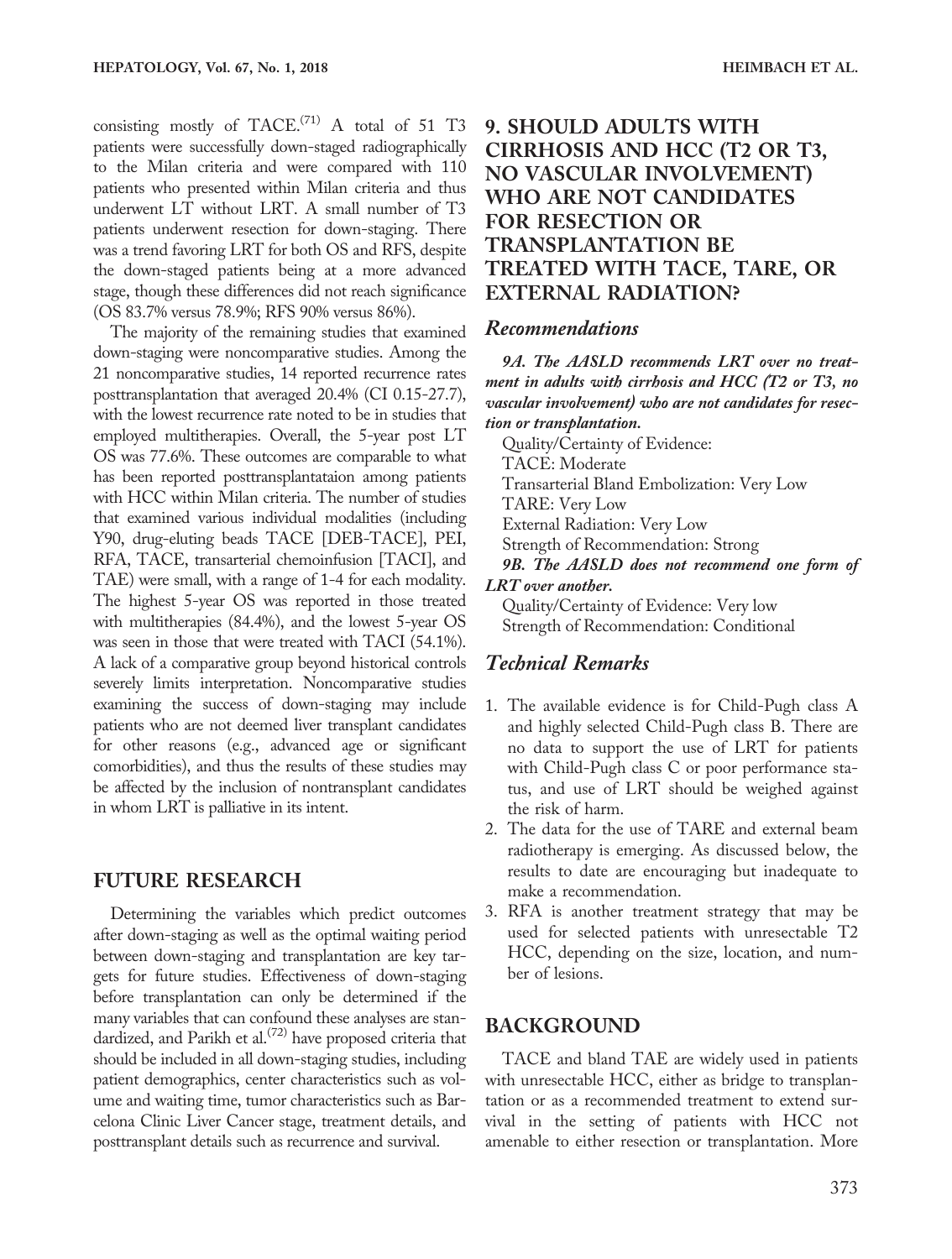recently, with advances in technology to improve precision, external beam radiotherapy and TARE have also been used as a treatment strategy for HCC. The intent of this question was to review the existing evidence to attempt to determine the optimal therapy for those patients with larger ( $>2.5$  cm) or multinodular T2 or T3 tumors with no evidence of distant metastasis or macrovascular invasion who are not eligible for resection or liver transplantation.

# EVIDENCE AND RATIONALE

The data used for this question are based on recent existing systematic reviews. A meta-analysis performed by Llovet and  $Bruix^{(73)}$  comparing TACE with placebo identified seven RCTs on TACE versus placebo with a total of 545 patients, establishing TACE as an effective strategy for unresectable multinodular HCC occurring in patients with compensated cirrhosis. The analysis demonstrated improvement in 2-year survival for patients treated with TACE versus placebo (41% versus 27%; OR, 0.53;  $P = 0.017$ .) However, Oliveri et al.<sup>(74)</sup> performed a more recent systematic review that questioned the beneficial effect of TACE. In this report, TACE or TAE were compared with placebo for T2 or T3 HCC not amenable to resection or transplantation. The primary outcome was all-cause mortality, with secondary outcomes of tumor response, adverse events, and quality of life also included. In this analysis, there were nine RCTs identified on the use of TACE (six RCTs) or TAE (three RCTs), published between 1990 and 2005, reporting on a total of 645 patients.(75-84) Compared with the meta-analysis by Llovet and Bruix, there were two additional RCTs included.<sup>(75,77)</sup> Of the nine included trials, 2 were noted to have a high risk of bias. Analysis of the HRs from seven trials with low risk of bias showed no significant effect of TACE or TAE compared with placebo on survival (overall HR, 0.88; 95% CI, 0.71-1.10;  $P = 0.27$ ), though the data from TACE were pooled with the data from TAE. The two trials with high risk of bias showed a significant effect (HR, 0.53; 95% CI, 0.34-0.83;  $P = 0.005$ ). When all nine trials were analyzed together for overall mortality, no significant intervention effect (HR, 0.81; 95% CI, 0.64-1.02;  $P = 0.07$ ) was noted. Notably, a subgroup analysis of TACE only was performed, and this still failed to demonstrate a statistically significant benefit to TACE (HR, 0.79; 95% CI, 0.58-1.06;  $P = 0.11$ ). The authors calculated the number of subjects required to be included in a meta-analysis to accept or reject an intervention effect at 1028, and therefore only about two-thirds of the required

number of study subjects were available to be included in the analysis. Looking at the overall outcomes for the more recent trials of TACE only versus TACE plus an ablative strategy without a placebo control arm, the overall survival for the TACE-only groups in these studies is superior to the TACE-only groups from the earlier studies, suggesting that refinements in techniques may have had an impact on outcomes following TACE alone.

A meta-analysis specifically comparing DEB-TACE with conventional TACE treatment performed by Facciorusso et al.<sup>(85)</sup> identified four RCTs and eight observational trials. Nonsignificant trends were noted in 1-, 2-, and 3-year survival in favor of DEB-TACE compared with conventional TACE. Pooled analysis of objective response and of complications showed no difference between the two therapies.

Abdel-Rahman and Elsayed<sup>(86)</sup> performed a systematic review to determine the potential benefit of TARE using Y90 microsphere radioembolization. In this analysis, two RCTs were identified with a total of 64 patients. One of the trials compared TARE with TACE for intermediatestage HCC, whereas the other was a planned interim analysis of TARE plus sorafenib versus sorafenib alone for advanced stage cancer, which is not the population addressed in this question. Neither trial reported on mortality or disease progression. Both trials were classified as having a high risk of bias and low quality. Both trials demonstrated a similar adverse event frequency in each arm. Looking specifically at the Kolligs et al. $(87)$  trial for TARE versus TACE, there were a total of 28 patients included, with 13 patients treated with TARE and 15 treated with TACE. There were two patients in each arm who were successfully down-staged to either undergo liver transplantation ( $n = 3$ ) or RFA ( $n = 1$ ). Though the current data are too sparse to make an assessment of efficacy, the authors identified five ongoing trials, so additional data is anticipated in the near future. Importantly, a single-center RCT comparing TARE with TACE performed at a United States transplantation center has just been reported and has demonstrated longer time to progression for waitlisted patients with HCC receiving TARE compared with TACE.<sup>(88)</sup> This trial was not adequately powered to detect a survival advantage.

An additional meta-analysis of trials performed primarily in China published in 2015 assessed the available data for the combination of TACE plus PEI compared with TACE alone for T2 and T3 unresectable tumors and identified 19 RCTs that met this inclusion criterion.(89) This analysis included 1948 patients and found a benefit to the combination of TACE and PEI in both survival at 1 and 2 years as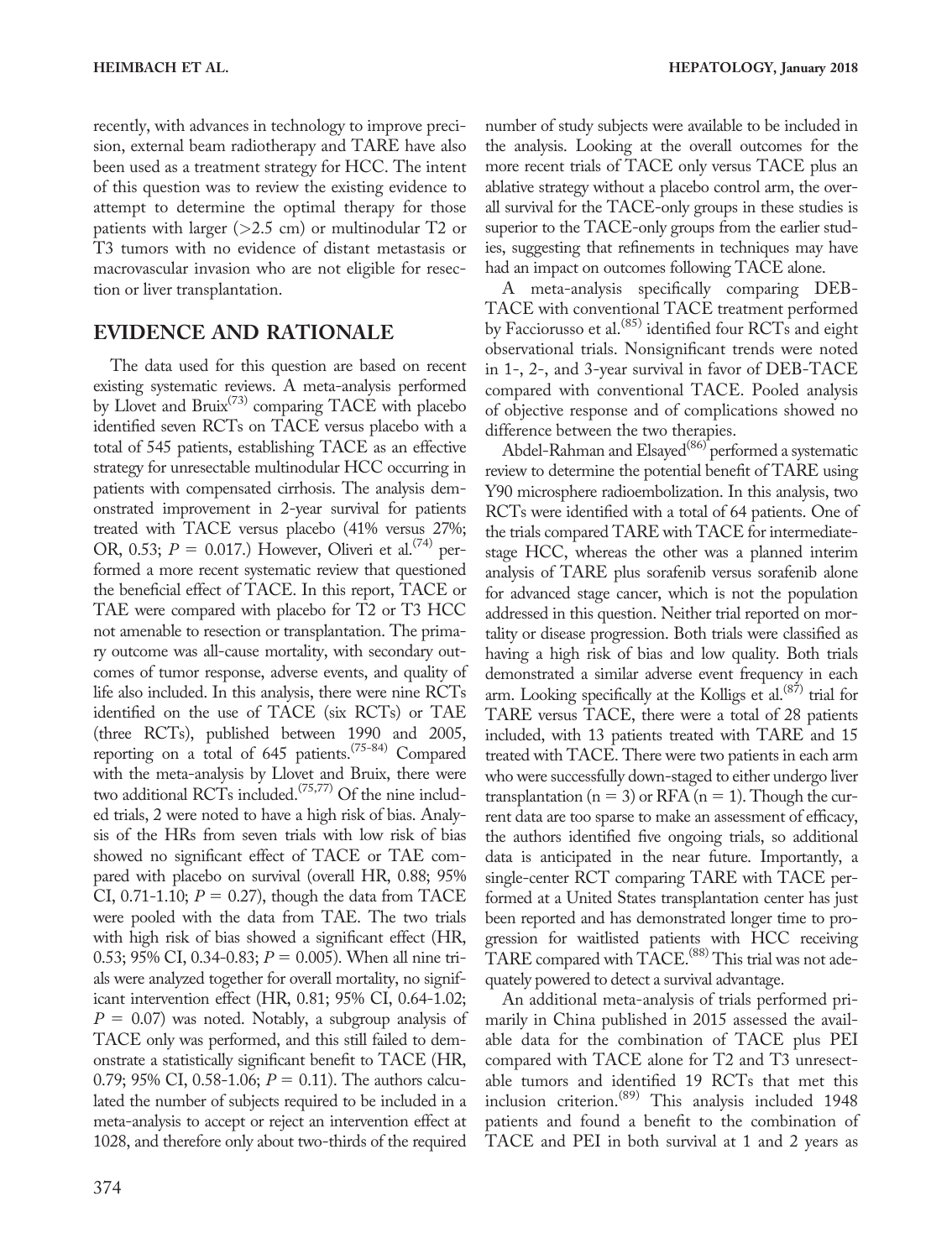well as in local tumor response rates and decreased AFP values. The patients who benefited the most from the combination therapy were those with preserved liver function. There was heterogeneity in the included studies, and although the authors concluded that combination therapy appears to be beneficial compared with TACE alone, further multicenter RCTs are clearly needed. Another meta-analysis of trials of TACE alone versus TACE plus external beam radiotherapy has also been performed by Huo and Eslick that included 11 RCT and 25 trials overall.<sup> $(90)$ </sup> This analysis demonstrated significant benefit to the combination therapy for OS at 1, 2, 3 and 5 years posttreatment as well as for local tumor control. The RCTs analyzed in this trial were all from Asian centers, and the eligibility criteria were variable among the studies. It is unknown whether RFA or PEI would be equivalent to external beam radiotherapy in combination with TACE.

#### FUTURE RESEARCH

Additional data on the efficacy of TARE and external beam radiotherapy is anticipated in the near future. Efforts will likely need to focus on defining which patient characteristics (tumor number, location, size, underlying liver disease, and degree of liver dysfunction) are most important in determining efficacy of therapy. Patient factors may also determine which patients may benefit from combination therapy of TACE or TARE plus an ablative strategy and which ablative strategy should be used.

# 10. SHOULD ADULTS WITH CHILD-PUGH CLASS A/B CIRRHOSIS AND ADVANCED HCC WITH MACROVASCULAR INVASION AND/OR METASTATIC DISEASE BE TREATED WITH SYSTEMIC THERAPY OR LRT OR NO THERAPY?

#### Recommendation

10. The AASLD recommends the use of systemic therapy over no therapy for patients with Child-Pugh class A cirrhosis or well-selected patients with Child-Pugh class B cirrhosis plus advanced HCC with macrovascular invasion and/or metastatic disease.

Quality/Certainty of Evidence: Moderate Strength of Recommendation: Strong

# Technical Remarks

- 1. It was not possible to make a recommendation for systemic therapy over LRT, because there was inadequate evidence to inform the balance of benefit versus harm.
- 2. Advanced HCC is a heterogeneous group. The selection of treatment type may vary depending on the extent of macrovascular invasion and/or metastatic disease, the degree of underlying cirrhosis, and patient's performance status, and when patients have very poor performance status and/or advanced cirrhosis, no therapy may be the best option.
- 3. It is not possible to identify a preferred type of LRT based on the available evidence.
- 4. Most patients involved in the studies had Child-Pugh class A cirrhosis, although studies were mixed and included some patients with Child-Pugh class B cirrhosis.

### BACKGROUND

Patients with advanced HCC (macrovascular invasion and/or metastatic disease) represent a unique clinical challenge. The prognosis and treatment decision is generally dependent on the extent of the vascular invasion and/or metastatic disease, the severity of underlying cirrhosis, and the performance status of the patient. Even for patients with metastatic disease, particularly those with limited extrahepatic tumor burden, the presence of concurrent macrovascular invasion often leads to rapid tumor progression with diseaserelated symptoms. Therefore, many patients with limited extrahepatic metastatic disease burden and concurrent macrovascular vascular invasion have been treated with LRT. While various LRTs are provided in this setting, the evidence supporting the routine use of many of these approaches has not been established, and thus far, regardless of the treatment strategy used, the prognosis remains poor.

The intent of this question was to review the existing evidence to determine the optimal treatment recommendation for those patients with advanced HCC (macrovascular invasion and/or metastatic disease) in the setting of underlying Child-Pugh class A/B cirrhosis.

#### EVIDENCE AND RATIONALE

The evidence of a *de novo* systematic review including all studies that enrolled adults with advanced HCC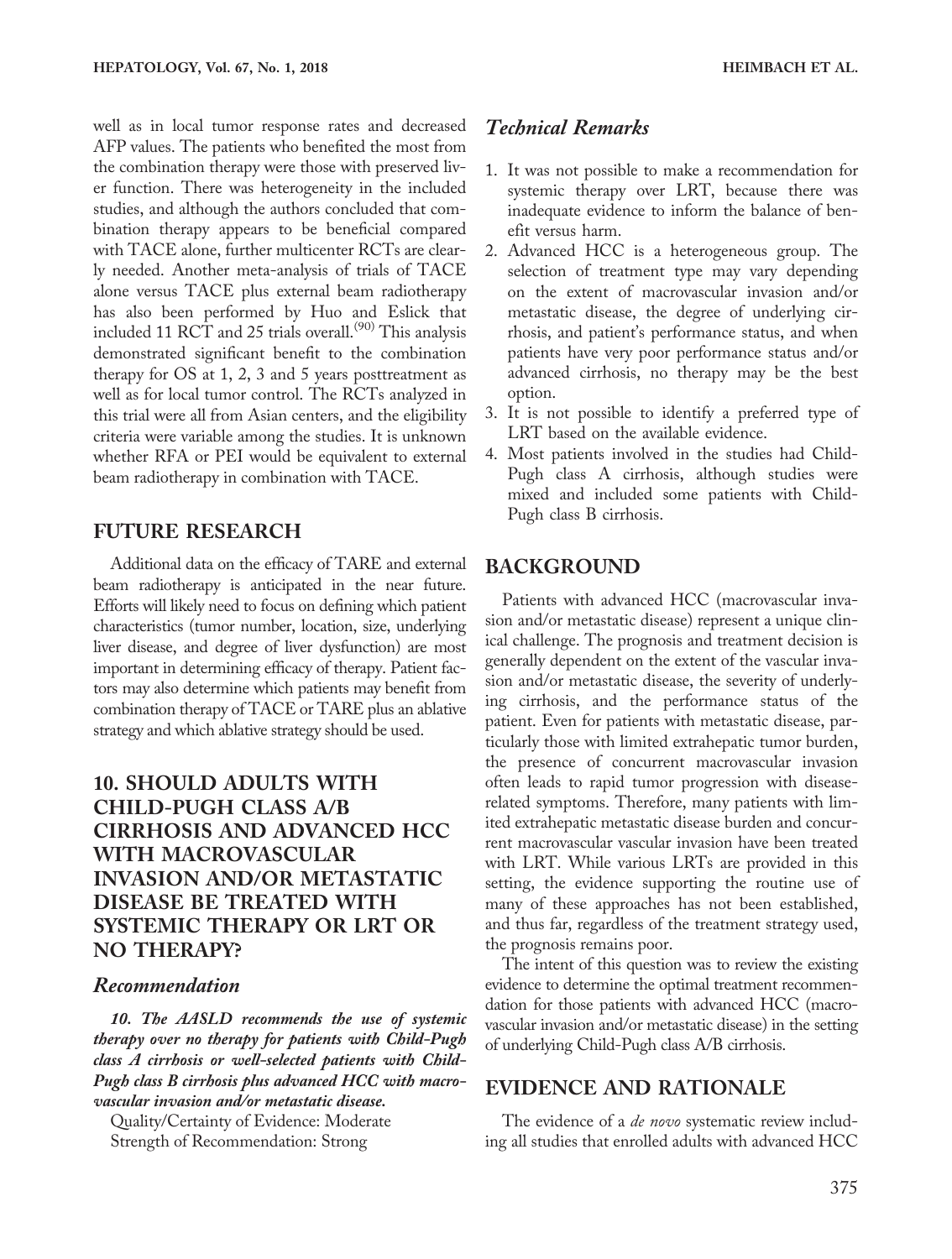is summarized in [Supporting Table 7](http://onlinelibrary.wiley.com/doi/10.1002/hep.29086/suppinfo). Of the 15 studies identified, four were RCTs, and the other 11 were observational studies. The four RCTs were not designed to compare the outcome of sorafenib with LRT in advanced HCC. There were no comparative trials and only a few noncomparative studies that addressed the question of whether patients should be treated with either sorafenib or LRT. The only levelone evidence that exists in patients with advanced HCC (macrovascular invasion and/or metastatic disease) is a randomized phase 3 trial with sorafenib in comparison with placebo. In the pivotal SHARP trial, of the total 602 patients enrolled, 231 patients had macrovascular invasion and 309 patients had extrahepatic metastasis. In the sorafenib arm, there were 108 patients (35%) with macrovascular invasion versus the placebo arm, which had 123 patients (41%) with macrovascular invasion. Additionally, in the sorafenib arm, 159 patients (53%) had extrahepatic disease versus the placebo arm, which had 150 patients (50%) with extrahepatic disease. Of note, the extent of macrovascular invasion was not detailed, and the extent of metastatic disease was only provided for lungs and lymph nodes. Sorafenib significantly improved the median OS in the entire population included in the study (sorafenib, 10.7 months versus placebo, 7.9 months; HR, 0.69; 95% CI, 0.55-0.87) and demonstrated a trend for improvement both for patients with macrovascular invasion (sorafenib, 8.1 months versus placebo, 4.9 months; HR, 0.68; 95% CI, 0.49-0.93) and for patients with metastatic disease (sorafenib, 8.9 months versus placebo, 8.3 months; HR, 0.85; 95% CI, 0.64-1.15).<sup>(52,91)</sup>

Similarly, in the Asia-Pacific phase 3 trial, of the 226 patients randomized, 80 (35%) patients had macrovascular invasion and 155 (69%) patients had extrahepatic disease. Sorafenib significantly improved the median OS in comparison with placebo in the whole study population (sorafenib, 6.5 months versus placebo, 4.2 months; HR, 0.68; 95% CI, 0.50-0.93) and demonstrated a positive trend in both patients with macrovascular invasion (HR, 0.63; 95% CI, 0.39-1.03) and with metastatic disease to either lungs or lymph nodes (HR, 0.82; 95% CI, 0.57-1.18).<sup>(92,93)</sup>

The definitive benefits of sorafenib in advanced HCC with underlying Child-Pugh class B cirrhosis has not been clearly established, though an ongoing randomized phase 3 trial conducted in Italy is evaluating sorafenib versus placebo in patients with advanced HCC and underlying Child-Pugh B cirrhosis (NCT01405573). There have been four published phase 3 randomized trials comparing sorafenib versus

either other targeted agents (sunitinib, brivanib, linifanib) or the combination of sorafenib with erlotinib.(92,94,95) Collectively, there were an additional 2001 patients enrolled in the sorafenib arm, with 688 patients with macrovascular invasion and 1220 patients with metastatic disease, reinforcing the benefits of sorafenib in advanced HCC. No RCTs have been published to critically assess the relative benefits of sorafenib versus LRT in advanced HCC with either macrovascular invasion or metastatic disease.

Specific to patients with macrovascular disease, one single-center retrospective observational study  $(N =$ 557) has attempted to compare the relative benefits of TACE alone ( $n = 295$ ) or TACE with radiation ( $n =$ 196) with sorafenib ( $n = 66$ ) in patients with advanced HCC with portal vein thrombosis (PVT).<sup>(96)</sup> The TACE/radiation group had longer median time to progression and OS than the chemoembolization alone and sorafenib groups ( $P < 0.001$ ). In an observational retrospective study, Nakazawa et al.<sup>(97)</sup> compared the survival benefits of sorafenib versus radiation in patients with advanced HCC with PVT in the main trunk or its first branch. Of the 97 patients included, 40 received sorafenib and 57 received radiation. Median survival did not differ significantly between the sorafenib group (4.3 months) and the radiation group (5.9 months;  $P = 0.115$ ). In another retrospective observational study, Song et al.<sup>(98)</sup> compared the efficacy of hepatic arterial infusion chemotherapy (HAIC) which involves an actual infusion catheter directly in the hepatic artery as opposed to embolized particles mixed with chemotherapy released in the artery—with sorafenib in advanced HCC with PVT. The median OS was significantly longer in the HAIC group than in the sorafenib group (7.1 versus 5.5 months;  $P =$ 0.011).

#### FUTURE RESEARCH

Given the recognized poor prognosis for patients with advanced HCC with macrovascular invasion, clinical trials with combined strategies using sorafenib and LRT are ongoing. Two phase 3 trials are comparing the survival benefits of sorafenib versus radioembolization in advanced HCC with macrovascular invasion (NCT01135056, NCT01482442). In addition, the added benefits of LRT (radiation, TACE, and HAIC) combined with sorafenib versus sorafenib alone is being studied in ongoing phase 3 clinical trials (NCT01730937, NCT01829035, NCT02774187, and NCT01214343). For patients with metastatic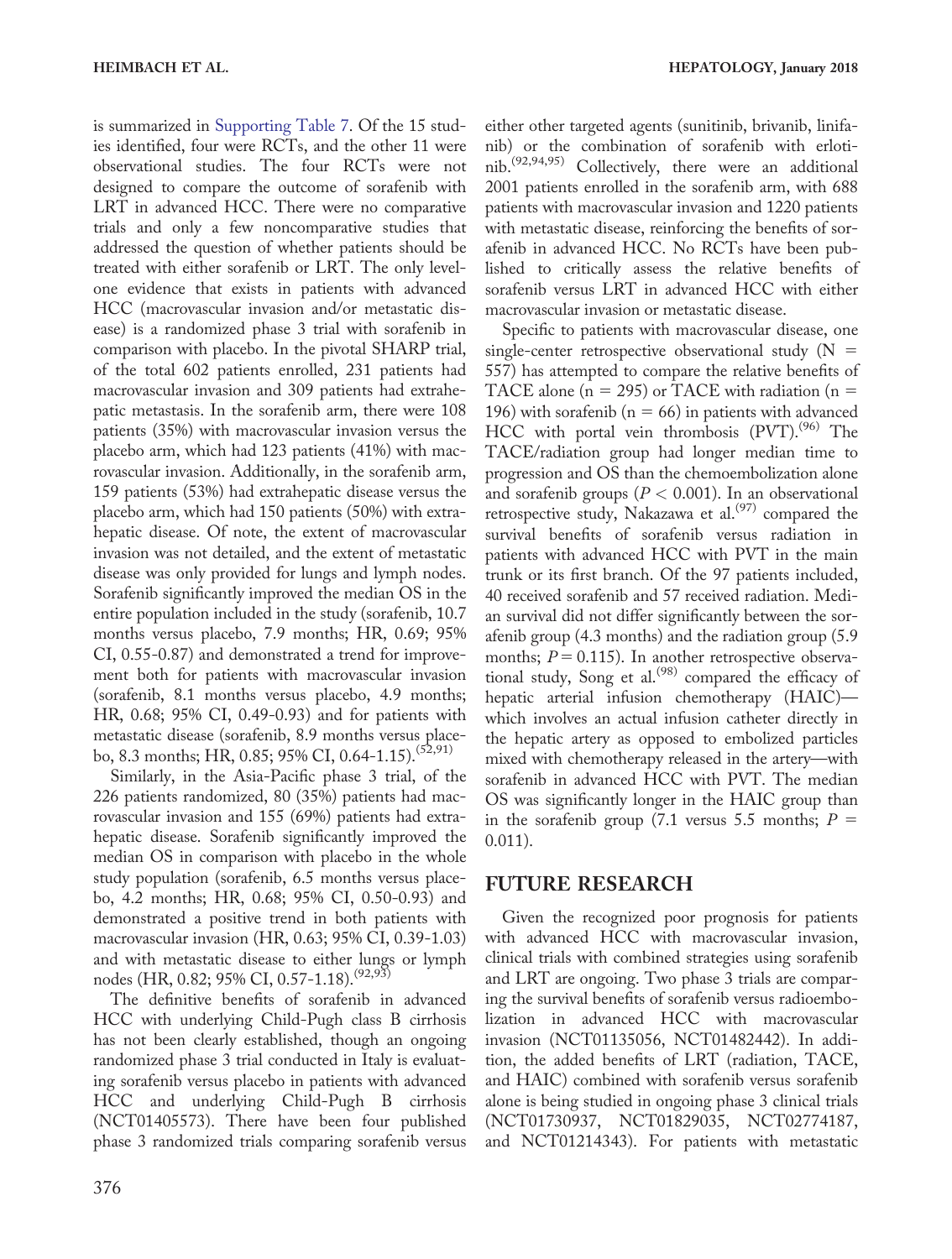disease, there is an attempt to assess the added benefits of stereotactic body radiation to sorafenib (RTOG 1112) through a randomized phase 3 trial comparing sorafenib with or without stereotactic body radiation in patients with advanced HCC (NCT01730937). Phase 3 trials comparing lenvatinib or nivolumab with sorafenib are ongoing in an attempt to improve survival in patients who have advanced HCC with metastatic disease (NCT01761266 and NCT02576509).

Acknowledgment: This practice guideline was produced in tandem with three de novo systematic reviews that were written by the same writing group, including M. Hassan Murad, M.D., M.P.H., who participated in the selection of the clinical questions and provided expertise regarding the GRADE approach. The AASLD Practice Guidelines Committee approved the scope and directed the development of the practice guideline and provided the peer review. Members of the committee included Raphael B. Merriman, M.D., F.A.C.P., F.R.C.P.I. (Chair); Tram T. Tran, M.D. (Vice-Chair); Michael W. Fried, M.D., F.A.A.S.L.D. (Board Liaison); Jawad Ahmad, M.D., F.A.A.S.L.D.; Joseph Ahn, M.D.; Fredric Gordon, M.D., F.A.A.S.L.D.; Julie Heimbach, M.D.; Simon P. Horslen, M.D.; Christine Hsu, M.D.; Whitney E. Jackson, M.D.; Fasiha Kanwal, M.D., M.S.H.S.; Michael D. Leise, M.D.; Jacqueline G. O'Leary, M.D.; Michael L. Schilsky, M.D., F.A.A.S.L.D.; Amit Singal, M.D. (Committee Liaison); James R. Spivey, M.D.; R. Todd Stravitz, M.D., F.A.A.S.L.D.; Jayant A. Talwalkar, M.D., M.P.H., F.A.A.S.L.D.; Helen S. Te, M.D., F.A.A.S.L.D.; and Michael Volk, M.D.

#### REFERENCES

- 1) Atkins D, Best D, Briss PA, Eccles M, Falck-Ytter Y, Flottorp S, et al. Grading quality of evidence and strength of recommendations. BMJ 2004;328:1490.
- 2) Bruix J, Sherman M. Management of hepatocellular carcinoma: an update. HEPATOLOGY 2011;53:1020-1022.
- 3) Choo SP, Tan WL, Goh BK, Tai WM, Zhu AX. Comparison of hepatocellular carcinoma in Eastern versus Western populations. Cancer 2016;122:3430-3436.
- 4) Petrick JL, Braunlin M, Laversanne M, Valery PC, Bray F, McGlynn KA. International trends in liver cancer incidence, overall and by histologic subtype, 1978-2007. Int J Cancer 2016; 139:1534-1545.
- 5) Petrick JL, Kelly SP, Altekruse SF, McGlynn KA, Rosenberg PS. Future of hepatocellular carcinoma incidence in the United States forecast through 2030. J Clin Oncol 2016;34:1787-1794.
- 6) Makarova-Rusher OV, Altekruse SF, McNeel TS, Ulahannan S, Duffy AG, Graubard BI, et al. Population attributable fractions

of risk factors for hepatocellular carcinoma in the United States. Cancer 2016;122:1757-1765.

- 7) Fattovich G, Stroffolini T, Zagni I, Donato F. Hepatocellular carcinoma in cirrhosis: incidence and risk factors. Gastroenterology 2004;127(5 Suppl. 1):S35-S50.
- 8) Kanwal F, Hoang T, Kramer JR, Asch SM, Goetz MB, Zeringue A, et al. Increasing prevalence of HCC and cirrhosis in patients with chronic hepatitis C virus infection. Gastroenterology 2011;140:1182-1188.e1.
- 9) El-Serag HB. Hepatocellular carcinoma. N Engl J Med 2011; 365:1118-1127.
- 10) Smith R. Screening fundamentals. J Natl Cancer Inst Monogr 2015;1997:15-19.
- 11) Cole P, Morrison AS. Basic issues in population screening for cancer. J Natl Cancer Inst 1980;64:1263-1272.
- 12) Zhang B-H, Yang B-H, Tang Z-Y. Randomized controlled trial of screening for hepatocellular carcinoma. J Cancer Res Clin Oncol 2004;130:417-422.
- 13) Singal AG, Pillai A, Tiro J. Early detection, curative treatment, and survival rates for hepatocellular carcinoma surveillance in patients with cirrhosis: a meta-analysis. PLoS Med 2014;11: e1001624.
- 14) Chaiteerakij R, Addissie BD, Roberts LR. Update on biomarkers of hepatocellular carcinoma. Clin Gastroenterol Hepatol 2015;13: 237-245.
- 15) Thomsen HS. Nephrogenic systemic fibrosis: history and epidemiology. Radiol Clin North Am 2009;47:827-831.
- 16) Tao SM, Wichmann JL, Schoepf UJ, Fuller SR, Lu GM, Zhang LJ. Contrast-induced nephropathy in CT: incidence, risk factors and strategies for prevention. Eur Radiol 2016;26:3310-3318.
- 17) Forner A, Vilana R, Ayuso C, Bianchi L, Solé M, Ayuso JR, et al. Diagnosis of hepatic nodules 20 mm or smaller in cirrhosis: Prospective validation of the noninvasive diagnostic criteria for hepatocellular carcinoma. HEPATOLOGY 2008;47:97-104.
- 18) Jang H-J, Kim TK, Wilson SR. Small nodules (1–2ccm) in liver cirrhosis: characterization with contrast-enhanced ultrasound. Eur J Radiol 2009;72:418-424.
- 19) Leoni S, Piscaglia F, Golfieri R, Camaggi V, Vidili G, Pini P, et al. The impact of vascular and nonvascular findings on the noninvasive diagnosis of small hepatocellular carcinoma based on the EASL and AASLD criteria. Am J Gastroenterol 2010;105: 599-609.
- 20) Leoni S, Piscaglia F, Granito A, Borghi A, Galassi M, Marinelli S, et al. Characterization of primary and recurrent nodules in liver cirrhosis using contrast-enhanced ultrasound: which vascular criteria should be adopted? Ultraschall Med 2013;34:280-287.
- 21) Manini MA, Sangiovanni A, Fornari F, Piscaglia F, Biolato M, Fanigliulo L, et al. Clinical and economical impact of 2010 AASLD guidelines for the diagnosis of hepatocellular carcinoma. J Hepatol 2014;60:995-1001.
- 22) Pompili M, Riccardi L, Semeraro S, Orefice R, Elia F, Barbaro B, et al. Contrast-enhanced ultrasound assessment of arterial vascularization of small nodules arising in the cirrhotic liver. Dig Liver Dis 2008;40:206-215.
- 23) Sangiovanni A, Manini MA, Iavarone M, Romeo R, Forzenigo LV, Fraquelli M, et al. The diagnostic and economic impact of contrast imaging techniques in the diagnosis of small hepatocellular carcinoma in cirrhosis. Gut 2010;59:638-644.
- 24) Shin SK, Kim YS, Choi SJ, Shim YS, Jung DH, Kwon OS, et al. Contrast-enhanced ultrasound for the differentiation of small atypical hepatocellular carcinomas from dysplastic nodules in cirrhosis. Dig Liver Dis 2015;47:775-782.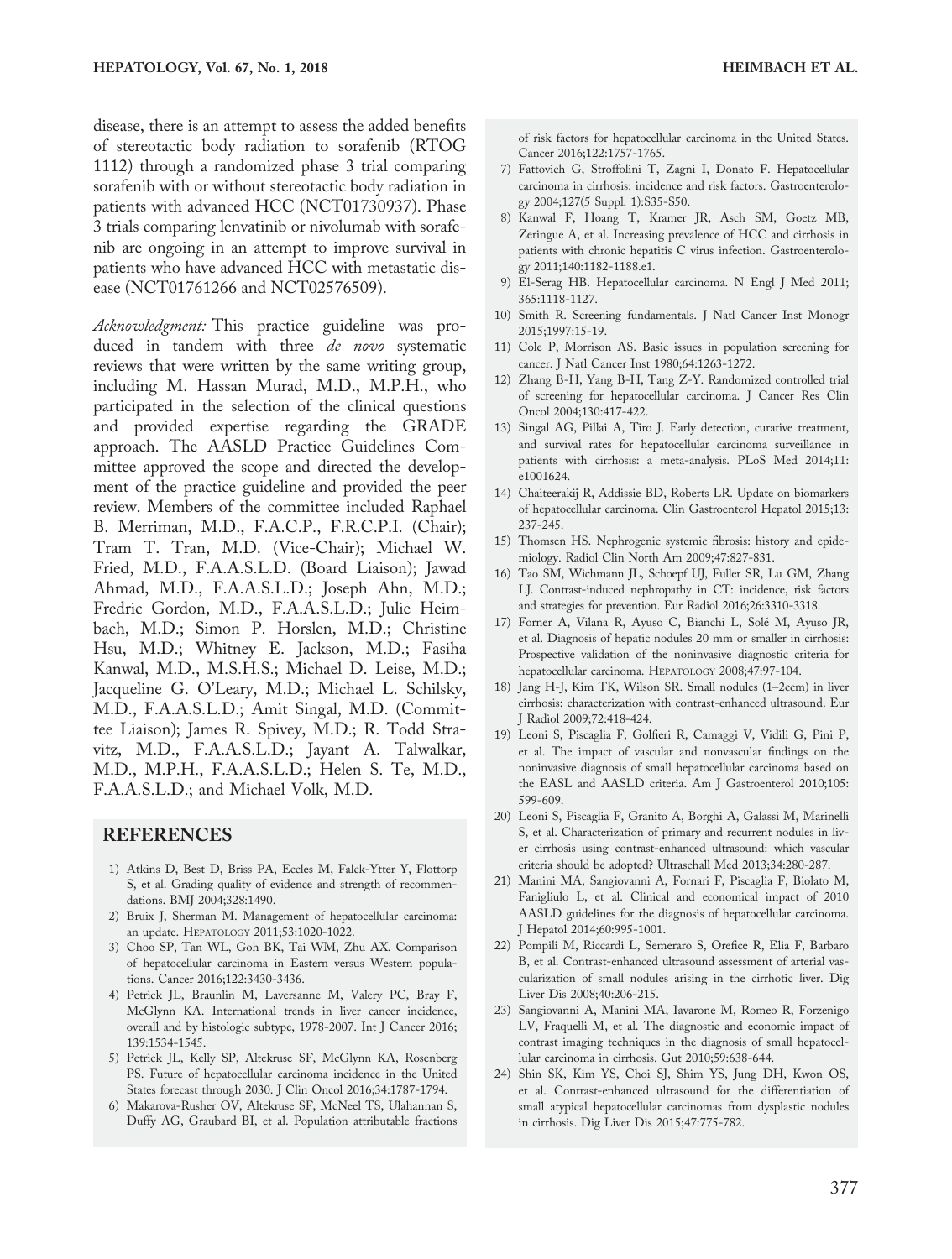- 25) American College of Radiology. Liver imaging reporting and data system. 2016. doi: [http://www.acr.org/quality-safety/resour](http://www.acr.org/quality-safety/resources/LIRADS)[ces/LIRADS.](http://www.acr.org/quality-safety/resources/LIRADS) Accessed on December 1, 2016.
- 26) Organ Procurement and Transplantation Network 2016. [http://](https://optn.transplant.hrsa.gov/governance/policies) [optn.transplant.hrsa.gov/governance/policies.](https://optn.transplant.hrsa.gov/governance/policies)
- 27) Stigliano R, Marelli L, Yu D, Davies N, Patch D, Burroughs AK. Seeding following percutaneous diagnostic and therapeutic approaches for hepatocellular carcinoma. What is the risk and the outcome? Seeding risk for percutaneous approach of HCC. Cancer Treat Rev 2007;33:437-447.
- 28) Khalili K, Kyoung Kim T, Jang H-J, Kochak Yazdi L, Guindi M, Sherman M. Indeterminate 1-2-cm nodules found on hepatocellular carcinoma surveillance: biopsy for all, some, or none? HEPATOLOGY 2011;54:2048-2054.
- 29) Holland AE, Hecht EM, Hahn WY, Kim DC, Babb JS, Lee VS, et al. Importance of small  $(\leq 20$ -mm) enhancing lesions seen only during the hepatic arterial phase at MR imaging of the cirrhotic liver: evaluation and comparison with whole explanted liver. Radiology 2005;237:938-944.
- 30) O'Malley ME, Takayama Y, Sherman M. Outcome of small (10-20 mm) arterial phase-enhancing nodules seen on triphasic liver CT in patients with cirrhosis or chronic liver disease. Am J Gastroenterol 2005;100:1523-1528.
- 31) Byrnes V, Shi H, Kiryu S, Rofsky NM, Afdhal NH. The clinical outcome of small (<20 mm) arterially enhancing nodules on MRI in the cirrhotic liver. Am J Gastroenterol 2007;102:1654- 1659.
- 32) Hwang SH, Yu J-S, Kim KW, Kim JH, Chung J-J. Small hypervascular enhancing lesions on arterial phase images of multiphase dynamic computed tomography in cirrhotic liver. J Comput AssistTomogr 2008;32:39-45.
- 33) Yu JS, Lee JH, Chung JJ, Kim JH, Kim KW. Small hypervascular hepatocellular carcinoma: limited value of portal and delayed phases on dynamic magnetic resonance imaging. Acta Radiologica 2008;49:735-743.
- 34) Kim YK, Lee YH, Kwak HS, Kim CS, Han YM. Clinical implication of small (<20 mm) enhancing hepatic nodules observed only during three-dimensional gadobenate dimeglumine-enhanced hepatic arterial-phase MRI of the hepatitis B virus-induced mild cirrhosis. Clin Imaging 2008;32:453- 459.
- 35) Khan AS, Hussain HK, Johnson TD, Weadock WJ, Pelletier SJ, Marrero JA. Value of delayed hypointensity and delayed enhancing rim in magnetic resonance imaging diagnosis of small hepatocellular carcinoma in the cirrhotic liver. J Magn Reson Imaging 2010;32:360-366.
- 36) Kim TK, Lee KH, Jang HJ, Haider MA, Jacks LM, Menezes RJ, et al. Analysis of gadobenate dimeglumine–enhanced MR findings for characterizing small (1–2-cm) hepatic nodules in patients at high risk for hepatocellular carcinoma. Radiology 2011;259:730-738.
- 37) Rimola J, Forner A, Tremosini S, Reig M, Vilana R, Bianchi L, et al. Non-invasive diagnosis of hepatocellular carcinoma  $\leq$  cm in cirrhosis. Diagnostic accuracy assessing fat, capsule and signal intensity at dynamic MRI. J Hepatol 2012;56:1317-1323.
- 38) Tanabe M, Kanki A, Wolfson T, Costa EAC, Mamidipalli A, Ferreira MPFD, et al. Imaging outcomes of Liver Imaging Reporting and Data System version 2014 category 2, 3, and 4 observations detected at CT and MR imaging. Radiology 2016; 281:152173.
- 39) Darnell A, Forner A, Rimola J, Reig M, García-Criado Á, Ayuso C, et al. Liver Imaging Reporting and Data System with MR imaging: evaluation in nodules 20 mm or smaller detected in cirrhosis at screening US. Radiology 2015;275:698-707.
- 40) Sersté T, Barrau V, Ozenne V, Vullierme M-P, Bedossa P, Farges O, et al. Accuracy and disagreement of computed tomography and magnetic resonance imaging for the diagnosis of small hepatocellular carcinoma and dysplastic nodules: role of biopsy. HEPATOLOGY 2012;55:800-806.
- 41) Weis S, Franke A, Mössner J, Jakobsen JC, Schoppmeyer K. Radiofrequency (thermal) ablation versus no intervention or other interventions for hepatocellular carcinoma. Cochrane Database Syst Rev 2013:1-73.
- 42) Huang J, Yan L, Cheng Z, Wu H, Du L, Wang J, et al. A randomized trial comparing radiofrequency ablation and surgical resection for HCC conforming to the Milan criteria. Ann Surg. 2010;252:903-912.
- 43) Feng K, Yan J, Li X, Xia F, Ma K, Wang S, et al. A randomized controlled trial of radiofrequency ablation and surgical resection in the treatment of small hepatocellular carcinoma. J Hepatol 2012;57:794-802.
- 44) Chen M-S, Li J-Q, Zheng Y, Guo R-P, Liang H-H, Zhang Y-Q, et al. A prospective randomized trial comparing percutaneous local ablative therapy and partial hepatectomy for small hepatocellular carcinoma. Ann Surg 2006;243:321-328.
- 45) Liu H, Wang ZG, Fu SY, Li AJ, Pan ZY, Zhou WP, et al. Randomized clinical trial of chemoembolization plus radiofrequency ablation versus partial hepatectomy for hepatocellular carcinoma within the Milan criteria. Br J Surg 2016;103:348-356.
- 46) Yin L, Li H, Li A-J, Lau WY, Pan Z-y, Lai ECH, et al. Partial hepatectomy vs transcatheter arterial chemoembolization for resectable multiple hepatocellular carcinoma beyond Milan criteria: a RCT. J Hepatol 2014;61:82-88.
- 47) Pompili M, Saviano A, de Matthaeis N, Cucchetti A, Ardito F, Federico B, et al. Long-term effectiveness of resection and radiofrequency ablation for single hepatocellular carcinoma  $\leq$ 3 cm. Results of a multicenter Italian survey. J Hepatol 2013;59:89-97.
- 48) Vincenzi B, Di Maio M, Silletta M, D'Onofrio L, Spoto C, Piccirillo MC, et al. Prognostic relevance of objective response according to EASL criteria and mRECIST criteria in hepatocellular carcinoma patients treated with loco-regional therapies: a literature-based meta-analysis. PLoS One 2015;10:e0133488.
- 49) Poon RT-P, Fan S-T, Ng IO-L, Lo C-M, Liu C-L, Wong J. Different risk factors and prognosis for early and late intrahepatic recurrence after resection of hepatocellular carcinoma. Cancer 2000;89:500-507.
- 50) Muto Y, Moriwaki H, Ninomiya M, Adachi S, Saito A, Takasaki KT, et al. Prevention of second primary tumors by an acyclic retinoid, polyprenoic acid, in patients with hepatocellular carcinoma. Hepatoma Prevention Study Group. N Engl J Med 1996;334:1561-1567.
- 51) Okita K, Izumi N, Matsui O, Tanaka K, Kaneko S, Moriwaki H, et al. Peretinoin after curative therapy of hepatitis C-related hepatocellular carcinoma: a randomized double-blind placebocontrolled study. J Gastroenterol 2015;50:191-202.
- 52) Llovet JM, Ricci S, Mazzaferro V, Hilgard P, Gane E, Blanc J-F, et al. Sorafenib in advanced hepatocellular carcinoma. N Engl J Med 2008;359:378-390.
- 53) Bruix J, Takayama T, Mazzaferro V, Chau G-Y, Yang J, Kudo M, et al. Adjuvant sorafenib for hepatocellular carcinoma after resection or ablation (STORM): a phase 3, randomised, doubleblind, placebo-controlled trial. Lancet Oncol 2015;16:1344-1354.
- 54) Wang J, He XD, Yao N, Liang WJ, Zhang YC. A meta-analysis of adjuvant therapy after potentially curative treatment for hepatocellular carcinoma. Can J Gastroenterol 2013;27:351-363.
- 55) Zhuang L, Zeng X, Yang Z, Meng Z. Effect and safety of interferon for hepatocellular carcinoma: a systematic review and metaanalysis. PLoS One 2013;8:e61361.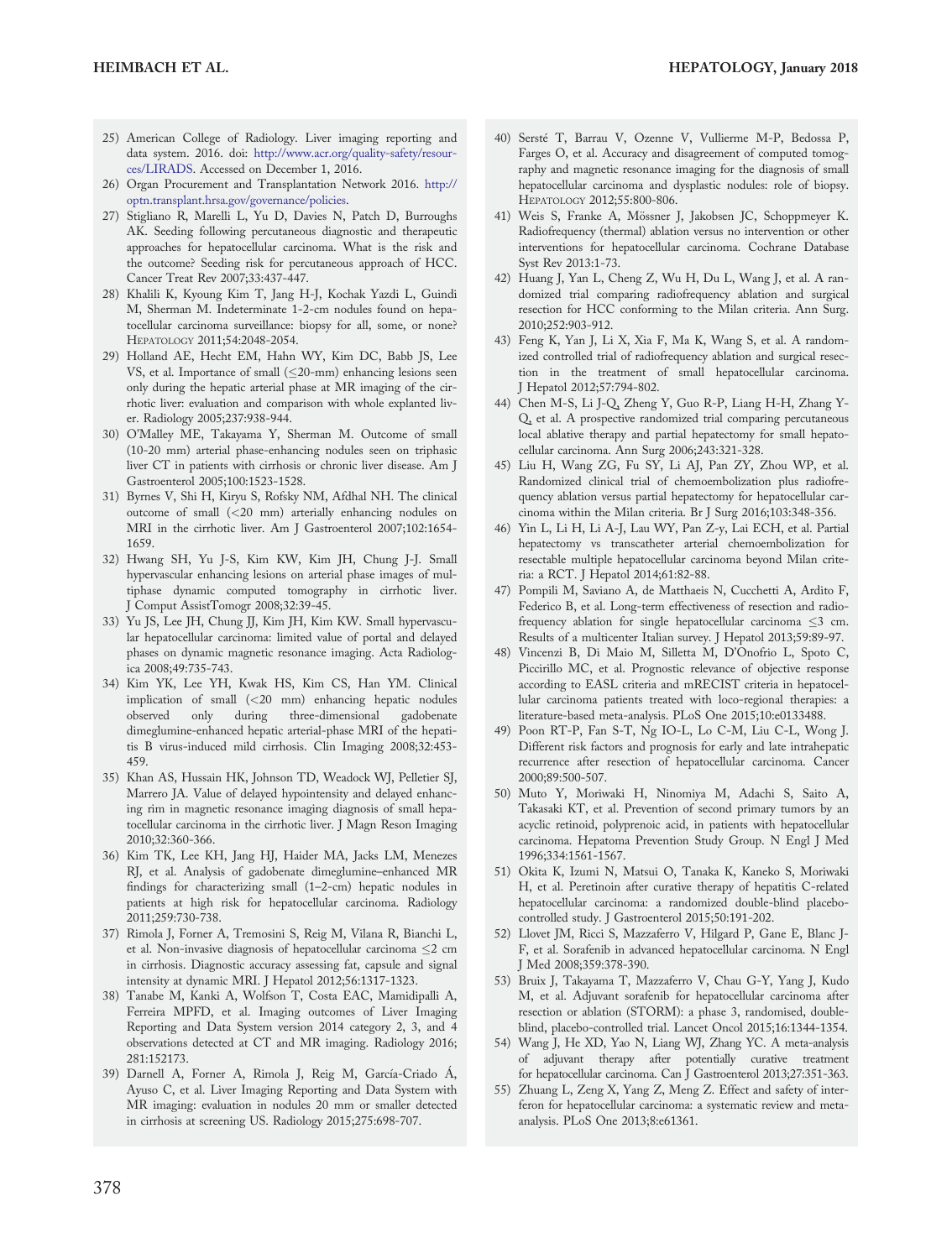- 56) Chen K, Ou TM, Hsu CW, Horng CT, Lee CC, Tsai YY, et al. Current systemic treatment of hepatocellular carcinoma: a review of the literature. World J Hepatol 2015;7:1412-1420.
- 57) Conti F, Buonfiglioli F, Scuteri A, Crespi C, Bolondi L, Caraceni P, et al. Early occurrence and recurrence of hepatocellular carcinoma in HCV-related cirrhosis treated with direct-acting antivirals. J Hepatol 2016;65:727-733.
- 58) Hsiang JC, Wong GL-H, Tse Y-K, Wong VW-S, Yip TC-F, Chan HL-Y. Statin and the risk of hepatocellular carcinoma and death in a hospital-based hepatitis B-infected population: a propensity score landmark analysis. J Hepatol 2015;63:1190-1197.
- 59) Huo T-I, Huang Y-H, Su C-W, Lin H-C, Chiang J-H, Chiou Y-Y, et al. Validation of the HCC-MELD for dropout probability in patients with small hepatocellular carcinoma undergoing locoregional therapy. Clin Transplant 2008;22:469-475.
- 60) Mehta N, Sarkar M, Dodge JL, Fidelman N, Roberts JP, Yao FY. Intention to treat outcome of T1 hepatocellular carcinoma with the "wait and not ablate" approach until meeting T2 criteria for liver transplant listing. Liver Transpl 2016;22:178-187.
- 61) Mazzaferro V, Regalia E, Doci R, Andreola S, Pulvirenti A, Bozzetti F, et al. Liver transplantation for the treatment of small hepatocellular carcinomas in patients with cirrhosis. N Engl J Med 1996;334:693-700.
- 62) Llovet JM, Bruix J, Fuster J, Castells A, Garcia-Valdecasas JC, Grande L, et al. Liver transplantation for small hepatocellular carcinoma: the tumor-node-metastasis classification does not have prognostic power. HEPATOLOGY 1998;27:1572-1577.
- 63) Bismuth H, Majno P, Adam R. Liver transplantation for hepatocellular carcinoma. Semin Liver Dis 1999;19:311-322.
- 64) Yao F, Bass NM, Nikolai B, Merriman R, Davern TJ, Kerlan R, et al. A follow-up analysis of the pattern and predictors of dropout from the waiting list for liver transplantation in patients with hepatocellular carcinoma: implications for the current organ allocation policy. Liver Transplant 2003;9:684-692.
- 65) Park S-J, Freise CE, Hirose R, Kerlan RK, Yao FY, Roberts JP, et al. Risk factors for liver transplant waitlist dropout in patients with hepatocellular carcinoma. Clin Transplant 2012;26:E359- E364.
- 66) Freeman RB Jr, Steffick DE, Guidinger MK, Farmer DG, Berg CL, Merion RM. Liver and intestine transplantation in the United States, 1997-2006. Am J Transplant 2008;8:958-976.
- 67) Clavien P-A, Lesurtel M, Bossuyt PMM, Gores GJ, Langer B, Perrier A. Recommendations for liver transplantation for hepatocellular carcinoma: an international consensus conference report. Lancet Oncol 2012;13:e11-e22.
- 68) Toso C, Mentha G, Kneteman NM, Majno P. The place of downstaging for hepatocellular carcinoma. J Hepatol 2010:52: 930-936.
- 69) Heckman JT, deVera MB, Marsh JW, Fontes P, Amesur NB, Holloway SE, et al. Bridging locoregional therapy for hepatocellular carcinoma prior to liver transplantation. Ann Surg Oncol 2008;15:3169-3177.
- 70) Hołówko W, Wróblewski T, Wojtaszek M, Grąt M, Kobryń K, Ziarkiewicz-Wróblewska B, et al. Transarterial chemoembolization prior to liver transplantation in patients with hepatocellular carcinoma. Ann Transplant 2015;20:764-768.
- 71) Kim PTW, Onaca N, Chinnakotla S, Davis GL, Jennings LW, McKenna GJ, et al. Tumor biology and pre-transplant locoregional treatments determine outcomes in patients with T3 hepatocellular carcinoma undergoing liver transplantation. Clin Transplant 2013;27:311-318.
- 72) Parikh ND, Waljee AK, Singal AG. Downstaging hepatocellular carcinoma: a systematic review and pooled analysis. Liver Transplant 2015;21:1142-1152.
- 73) Llovet J, Bruix J. Systematic review of randomized trials for unresectable hepatocellular carcinoma: chemoembolization improves survival. HEPATOLOGY 2003;37:429-442.
- 74) Oliveri RS, Wetterslev J, Gluud C. Transarterial (chemo)embolisation for unresectable hepatocellular carcinoma. Cochrane Database Syst Rev 2011:1-60.
- 75) Akamatsu M, Yoshida H, Obi S, Sato S, Koike Y, Fujishima T, et al. Evaluation of transcatheter arterial embolization prior to percutaneous tumor ablation in patients with hepatocellular carcinoma: a randomized controlled trial. Liver Int 2004;24:625-629.
- 76) Bruix J, Llovet JM, Castells A, Montañá X, Brú C, Ayuso MDC, et al. Transarterial embolization versus symptomatic treatment in patients with advanced hepatocellular carcinoma: results of a randomized, controlled trial in a single institution. HEPATOL-OGY 1998;27:1578-1583.
- 77) Doffoël M, Bonnetain F, Bouché O, Vetter D, Abergel A, Fratté S, et al. Multicentre randomised phase III trial comparing Tamoxifen alone or with transarterial lipiodol chemoembolisation for unresectable hepatocellular carcinoma in cirrhotic patients (Fédération Francophone de Cancérologie Digestive 9402). Eur J Cancer 2008;44:528-538.
- 78) Groupe Francophone d'Etude et de Traitement du Carcinome Hepatocellulaire. Treatment of unresectable hepatocellular carcinoma (HCC) by lipiodol-targeted transcatheter arterial chemoembolization (TACE). A multicenter randomized trial. HEPATOLOGY 1993;18:A58.
- 79) Li Q, Wang J, Sun Y, Cui YL, Juzi JT, Qian BY, et al. Postoperative transhepatic arterial chemoembolization and portal vein chemotherapy for patients with hepatocellular carcinoma: a randomized study with 131 cases. Dig Surg 2006;23:235-240.
- 80) Lo C, Ngan H, Tso WK, Liu CL, Lam CM, Poon RT, et al. Randomized controlled trial of transarterial lipiodol chemoembolization for unresectable hepatocellular carcinoma. HEPATOLOGY 2002;35:1164-1171.
- 81) Pelletier G, Roche A, Ink O, Anciaux ML, Derhy S, Rougier P, et al. A randomized trial of hepatic arterial chemoembolization in patients with unresectable hepatocellular carcinoma. J Hepatol 1990;11:181-184.
- 82) Pelletier G, Ducreux M, Gay F, Luboinski M, Hagège H, Thong D, et al. Treatment of unresectable hepatocellular carcinoma with lipiodol chemoembolization: a multicenter randomized trial. Groupe CHC. J Hepatol 1998;29:129-134.
- 83) Llovet JM, Real MI, Montaña X, Planas R, Coll S, Aponte J, et al. Arterial embolisation or chemoembolisation versus symptomatic treatment in patients with unresectable hepatocellular carcinoma: a randomised controlled trial. Lancet 2002;359:1734-1739.
- 84) Llovet J, Real MI, Vilana R, Planas R, Coll S, Aponte J, et al. Chemoembolization improves survival in patients with unresectable hepatocellular carcinoma (HCC). J Hepatol 2001;34:11.
- 85) Facciorusso A, Licinio R, Muscatiello N, Di Leo A, Barone M. Transarterial chemoembolization: evidences from the literature and applications in hepatocellular carcinoma patients. World J Hepatol 2015;7:2009-2019.
- 86) Abdel-Rahman OM, Elsayed Z. Yttrium-90 microsphere radioembolisation for unresectable hepatocellular carcinoma. Cochrane Database Syst Rev 2016:1-31.
- 87) Kolligs FT, Bilbao JI, Jakobs T, Inarrairaegui M, Nagel JM, ~ Rodriguez M, et al. Pilot randomized trial of selective internal radiation therapy vs chemoembolization in unresectable hepatocellular carcinoma. Liver Int 2015;35:1715-1721.
- 88) Salem R, Gordon AC, Mouli S, Hickey R, Kallini J, Gabr A, et al. Y90 radioembolization significantly prolongs time to progression compared with chemoembolization in patients with hepatocellular carcinoma. Gastroenterology 2016;151:1155-1163.e2.